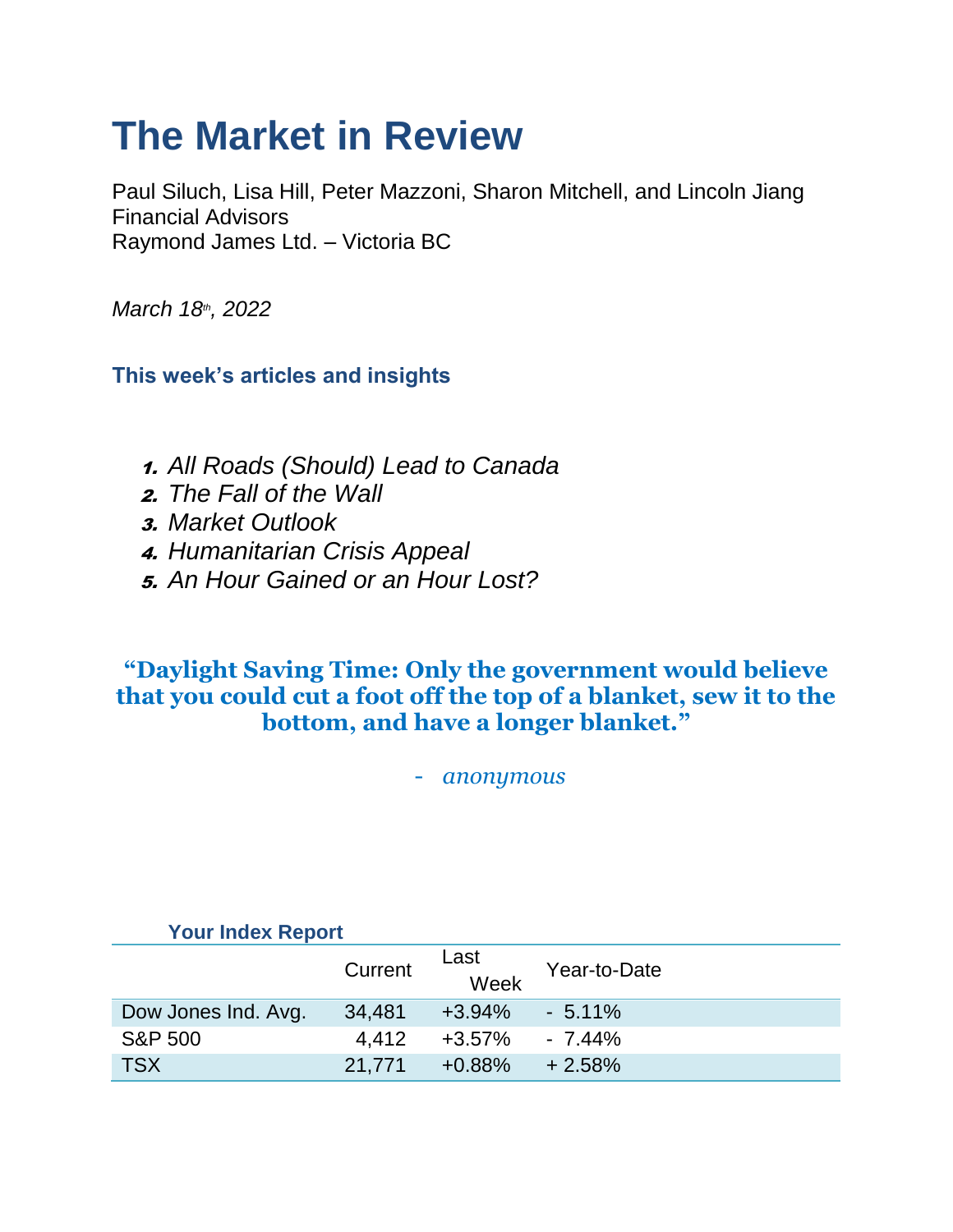### **All Roads (Should) Lead to Canada**

The next few weeks will decide a great deal about Earth's future.

Will Russia reduce Ukraine to rubble and claim victory for dictatorship? Or will Ukraine fight the mighty Russian army to a standstill, forcing acceptance of its democracy – and its shift to the West?

The world chugs along for years with little of consequence happening and then suddenly, momentous events emerge and reshape everything. Now is such a moment.

Canada, a bit actor on the world stage, suddenly has outsized importance. Why? Almost everything that hurts Russia helps Canada.

Take people, for example.

Canada has almost 1.4 million people of Ukrainian heritage. This gives us the third largest Ukrainian population in the world, after Ukraine itself and Russia. They arrived in Canada in waves, with the first seeking free land grants before WWII. A second wave of refugees arrived after 1945, and then a third wave after 1991, when the Soviet Union collapsed.

Will today bring a fourth wave of Ukrainian immigrants? Tens of thousands of refugees fleeing Ukraine will never return, as they will have nothing to return to. More than a few will be embraced by Canada.

It won't just be Ukrainians – we will see persecuted Russians, as well. A friend who employs software engineers in Russia told me several have left Russia for Georgia, never to return. Canada will also welcome them.

As well as being a magnet for human resources, Canada has the third largest oil reserves on the planet and we are the fifth largest producer of the stuff. Not only do we have this unique deposit called the Athabasca oil sands, but western Canada is also blessed with some of the most productive shale basins in the world.

Here are some of the commodities Canada has in abundance, and which we export accordingly (source: Statista, Government of Canada):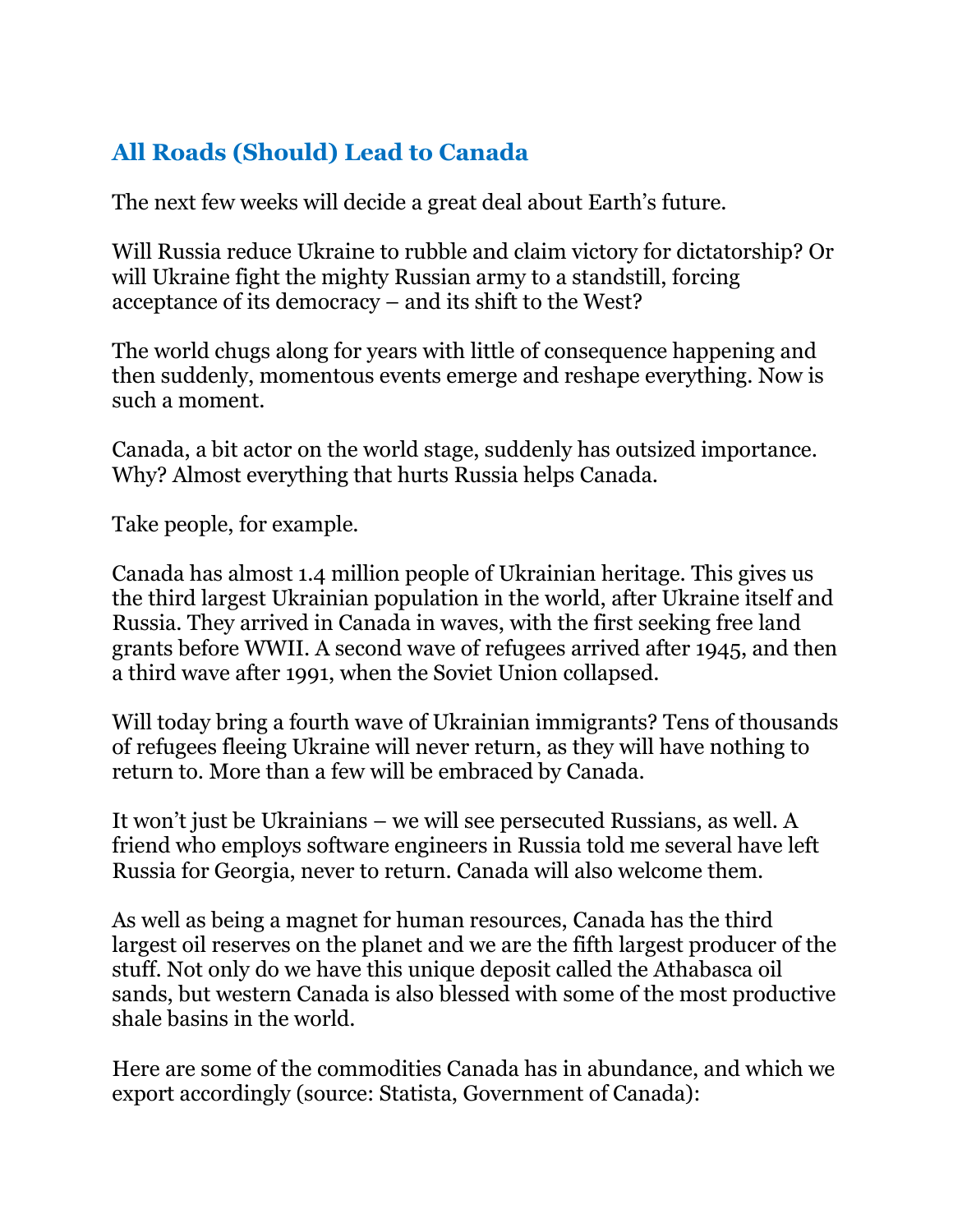Potash - Canada is the world's largest producer and exporter of potash. We have the largest reserves in the world.

Barley -  $\#1$  world producer of barley  $-10\%$  of the global crop.

Canola - #1 world producer of canola – 20% of the global crop.

Uranium - 2nd largest producer in the world.

Wood Products  $-2<sup>nd</sup>$  largest exporter in the world.

Oats – 2nd largest producer of oats after Russia.

Diamonds – 3<sup>rd</sup> largest producer of rough diamonds (Russia is  $\#1$ ).

Palladium –  $3<sup>rd</sup>$  largest producer.

Platinum –  $4<sup>th</sup>$  largest producer.

Aluminum  $-4$ <sup>th</sup> fourth largest aluminum producer, with the lowest carbon footprint because we use hydroelectricity in its production.

Coal  $-4$ <sup>th</sup> largest exporter of metallurgical coal.

 $Oil - 5<sup>th</sup>$  largest global producer.

 $Gold - 5<sup>th</sup> largest global gold producer with 182 tonnes in 2020.$ 

Wheat  $-5$ <sup>th</sup> largest global grower of wheat.

Nickel –  $6<sup>th</sup>$  sixth in world nickel production, a key component in batteries for electric vehicles.

It is an impressive list of our geologic and geographic gifts. Germany imports 40% of its natural gas from Russia and Finland 80% of its oil. Belarus is a major fertilizer exporter. Now, with both Russia and Belarus heavily sanctioned, who will supply Europe's oil, gas, and fertilizer? Every sanctioned product has to be sourced from some other country.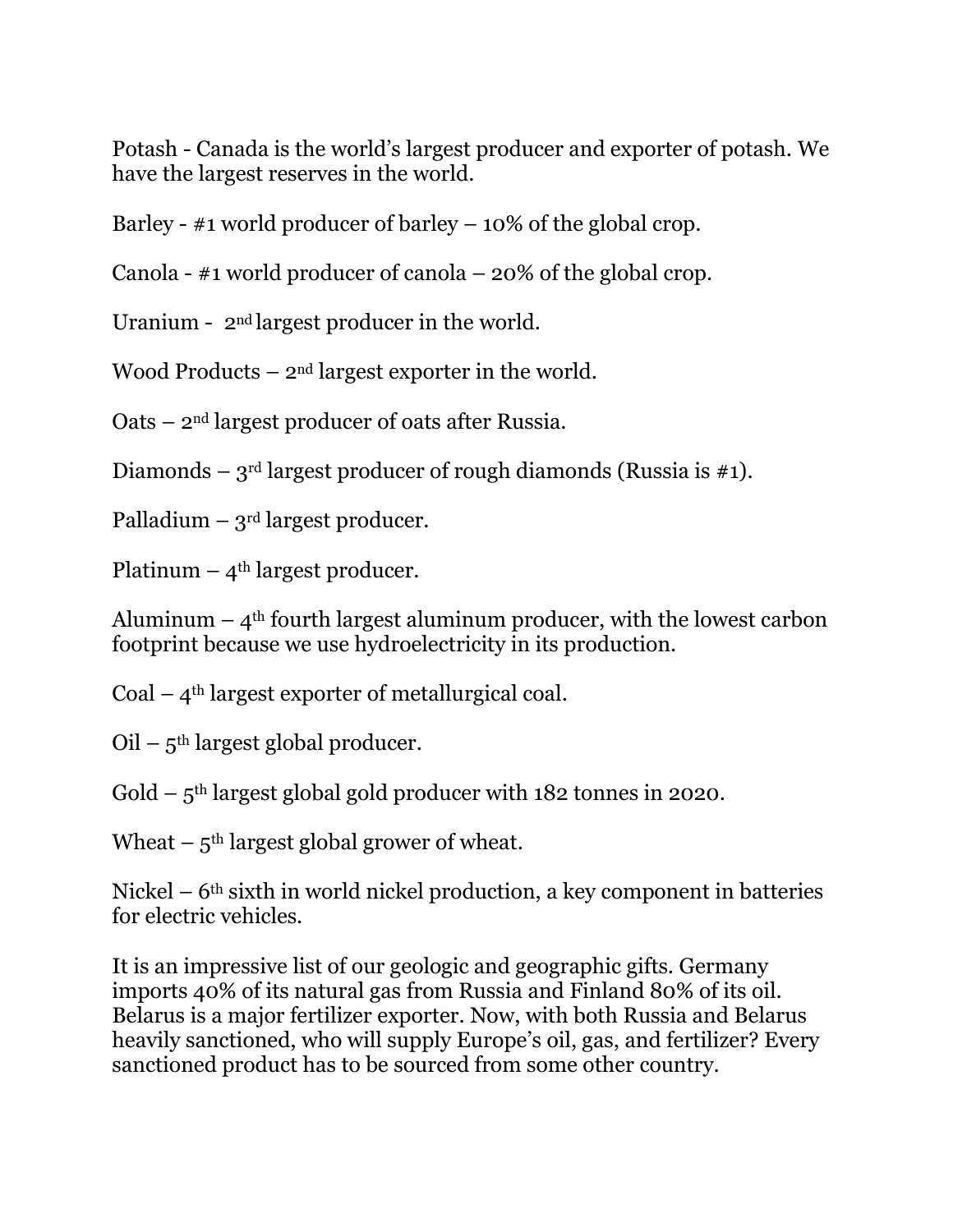# **The Fall of the Wall**



Berlin Wall - Claudio Schwarz, Unsplash Images

Since 1991, when the USSR dissolved, commodities became extremely cheap. Russia and the former Soviet republics dumped stockpiles and exploited cheap supplies. That era is over. Much of Russia's oil surplus came from western technology refurbishing old wells to release trapped oil that Soviet-era technology could not reach. Russia can say goodbye to western expertise now, which means Europe may have to start supplying their own oil, gas, fertilizer, uranium, and grain.

If free trade lowers prices, the opposite is also true. The highest inflation occurred in the 1970s, when Soviet power – and tensions – were high and regional wars burned all over the place.

I began writing this with the idea that Canada will be a huge beneficiary, and that is still largely true. When oil and potash double in price, Canada certainly benefits.

But, there is not a switch Canada can turn on to grow more wheat or pump more oil. Our crops are dependent on the weather (we had a drought last year) and our energy is landlocked because we struggle to approve new pipelines to ship it. And while we like to dangle our green credentials - rare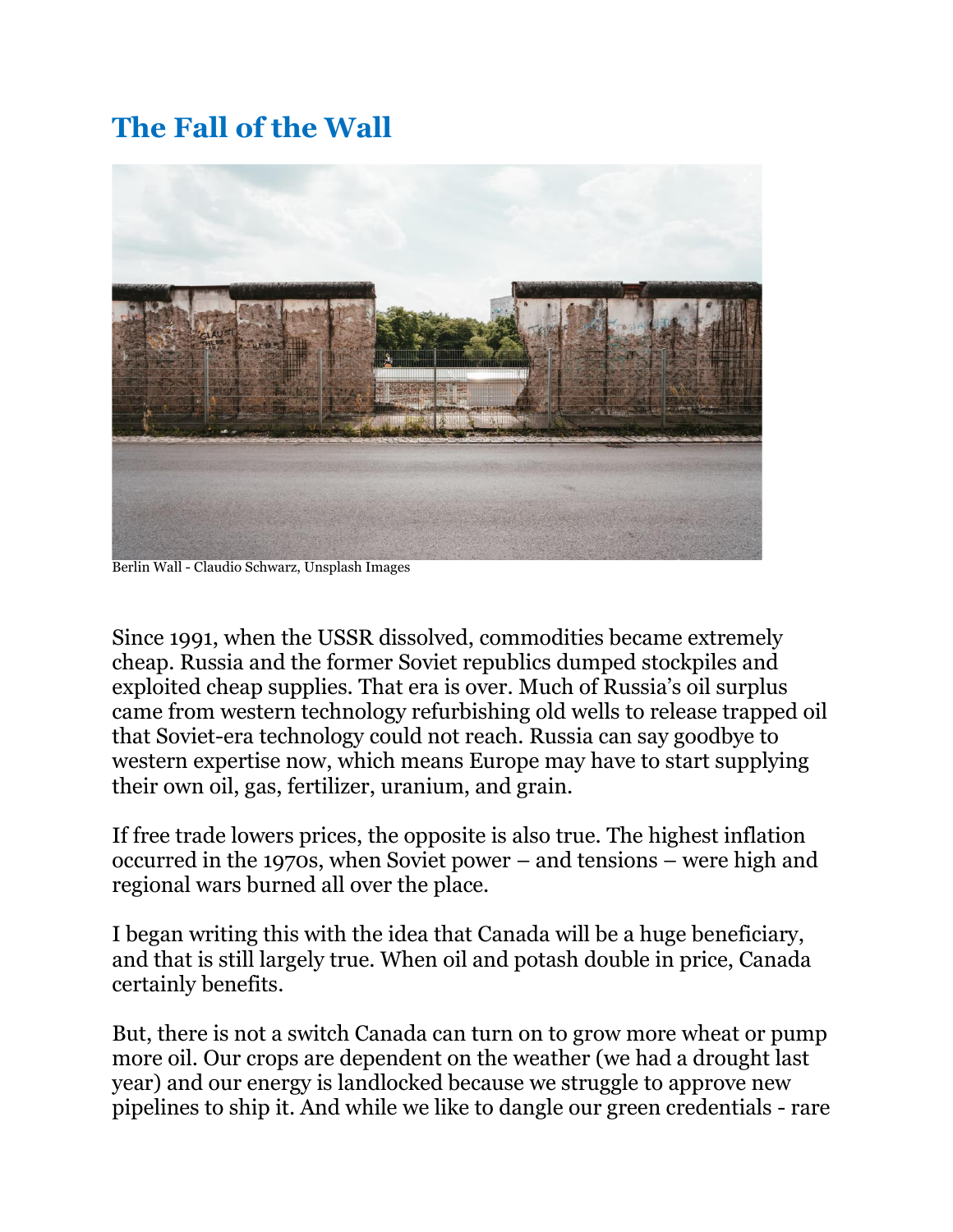earth metals and hydrogen, for example – we currently produce none of them. It can take a decade to permit and develop a new mine, so whatever Europe needs today, Canada can only deliver in the distant future.

The "wide world" has become the 'divided world' in terms of trade. Will Canada find the political will to develop its vast resources to feed a world poorer and hungrier due to restricted grain shipments?

# **Market Outlook**

After what feels like a non-stop decline this year, markets bounced sharply this week:



- There are early signs of concrete negotiations between Ukraine and Russia.
- China began openly supporting its stock market and especially its technology giants. This sent the Chinese and Hong Kong stock markets up sharply.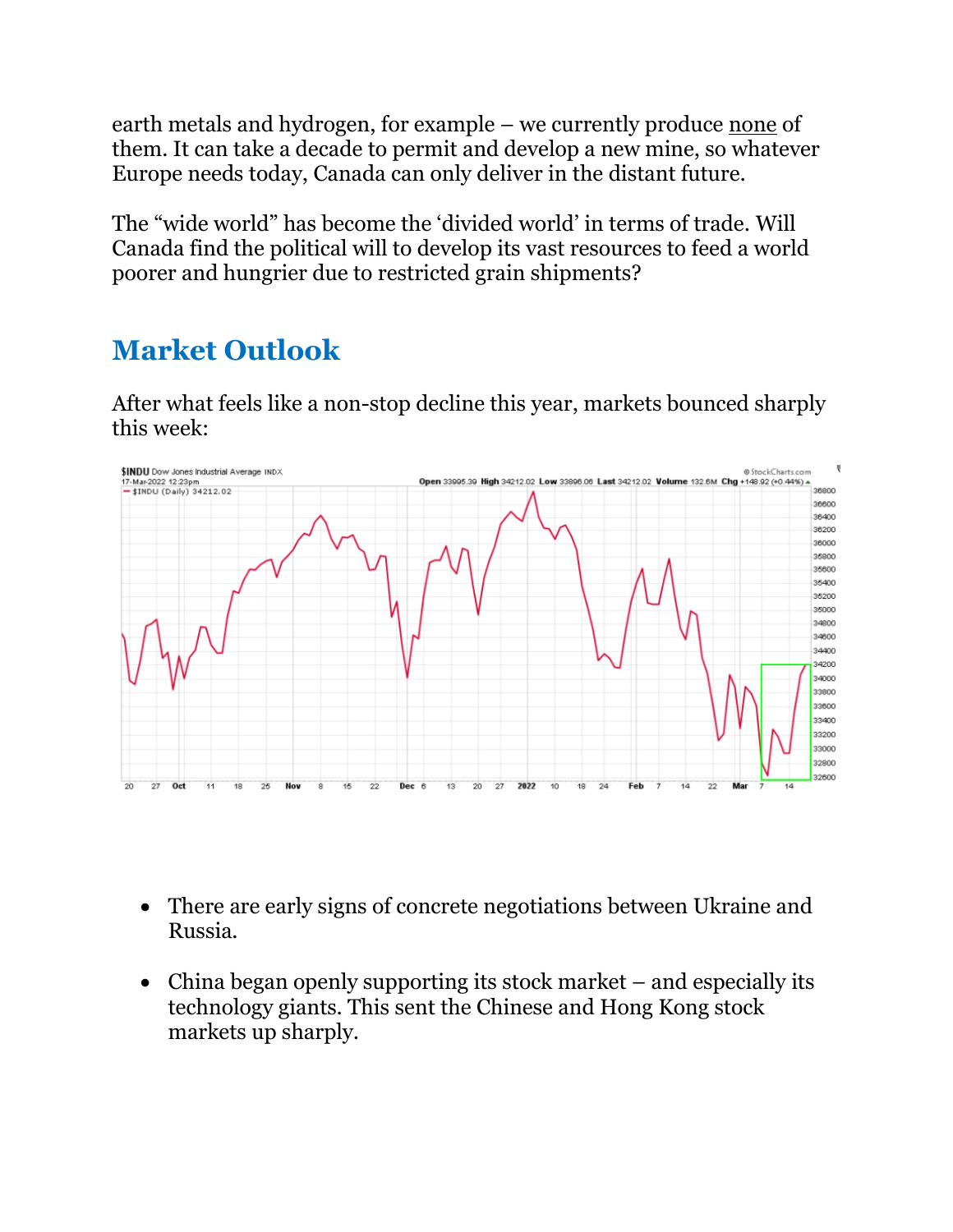• The U.S. Federal reserve raised interest rates 0.25% with a plan to move towards 2% in time. No surprises – this was expected.

As part of our research into "All Roads Lead to Canada" theme, we are investigating Canada's rail companies, as they are the 'arteries' that carry Canada's resources to the world. They will take on even more importance in the decade ahead.



In a de-globalized world, more companies bring production back to their home markets. Intel is planning on an enormous chip plant in Germany, but our money is on Taiwan Semiconductor (**NYSE TSM**). TSM is building a \$100MM factory in Phoenix to diversify itself away from Taiwan.

(Vishnu Mohanan – Unsplash Images)

Finally, green energy is no longer just about de-carbonizing but about national security. Locally produced energy is owned and controlled by the host country, not a foreign oil giant. Who benefits? Likely mining companies because of the copper and nickel needed.

## **Humanitarian Crisis Appeal**

Raymond James Canada put out a challenge to its employees to raise \$50,000 in 24 hours for the Ukraine Humanitarian Crisis Appeal. We reached that, and then pushed this to over \$100,000 in just a week. This was matched by the Raymond James Foundation for a total of \$215,000.

We could have gone even higher but are waiting to assess further needs, such as Ukraine immigrants arriving in Canada.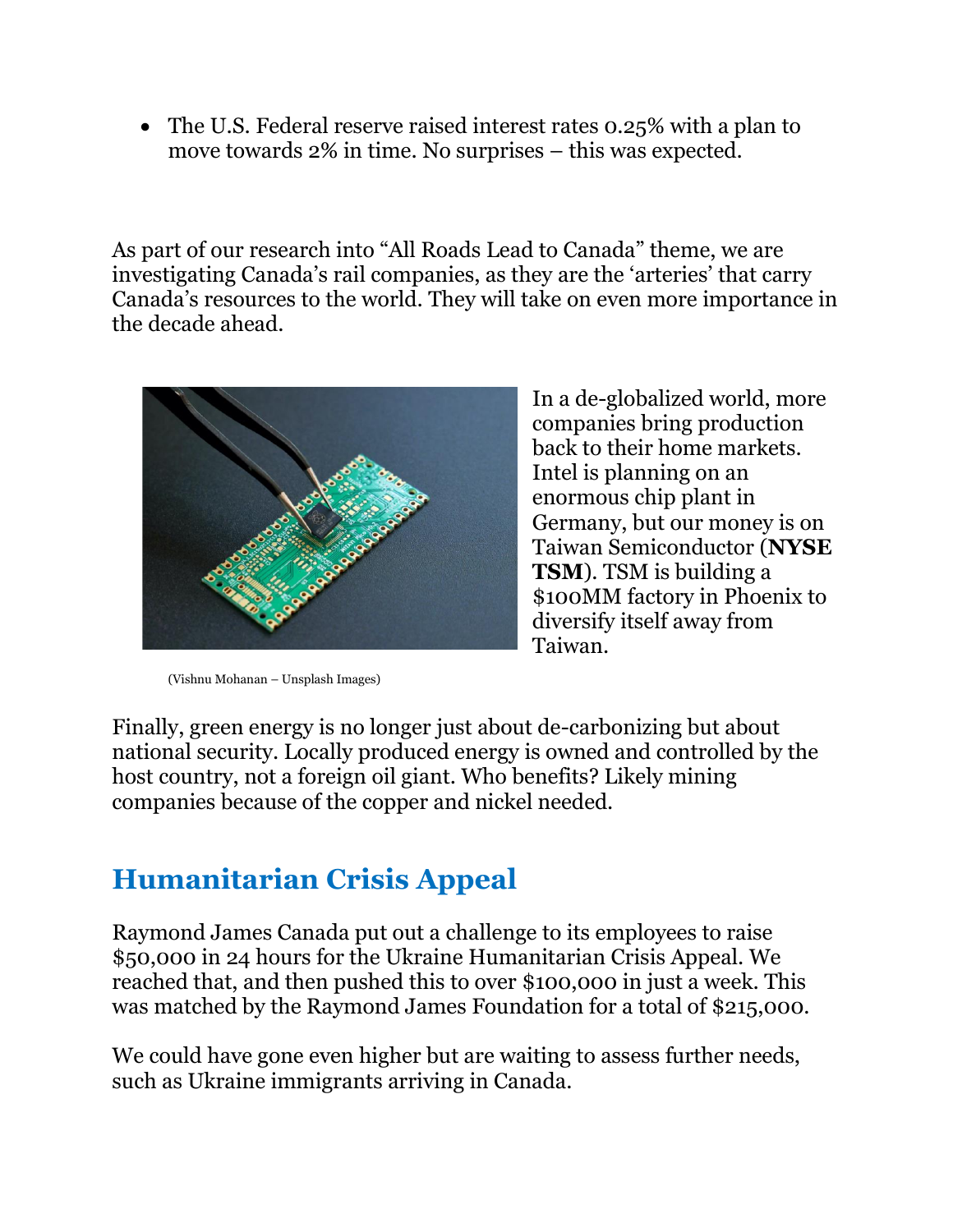### **An Hour Gained or an Hour Lost?**

First proposed by Benjamin Franklin to save on candles, the concept of moving clocks forward to 'save daylight' was not officially enacted until 1908 when the towns of Port Arthur and Fort William in Ontario moved their clocks forward to Eastern Time. They became the first cities to officially "spring forward" with Daylight Savings Time (DST).

The time shift is not a very popular mechanism these days. British Columbia recently passed legislation to eliminate DST but postponed putting it into effect until the United States was ready to act. The new Sunshine Protection Act just passed in the U.S. Senate will officially eliminate Daylight Savings Time by 2023. B.C. and Canada are expected to follow.

Here's the question, though. When we "spring forward", we lose an hour because that day is shrunk to just 23 hours. We get the hour back with a 25 hour day when we "fall back" in the autumn. By ending Daylight Savings Time one final time, are we going to permanently lose an hour of our lives, or are we just getting back an hour that was 'banked' back in 1908?

This matters to some people! As it turns out, the first Daylight Savings Time was, in fact, a move forward. We have been regaining the lost hour every autumn since.

Until 2023, that is. When we spring forward for the last time, we will experience a 23 hour day and will never get it back.

In the great scheme of things, it won't matter much. Just remember, though, on your next birthday, when someone tells you that you don't look your age, you can agree with them. You will actually be one hour younger!

(source: Northern Ontario Travel magazine)

*Thank you for your referrals this month! They are always handled with great care and discretion.*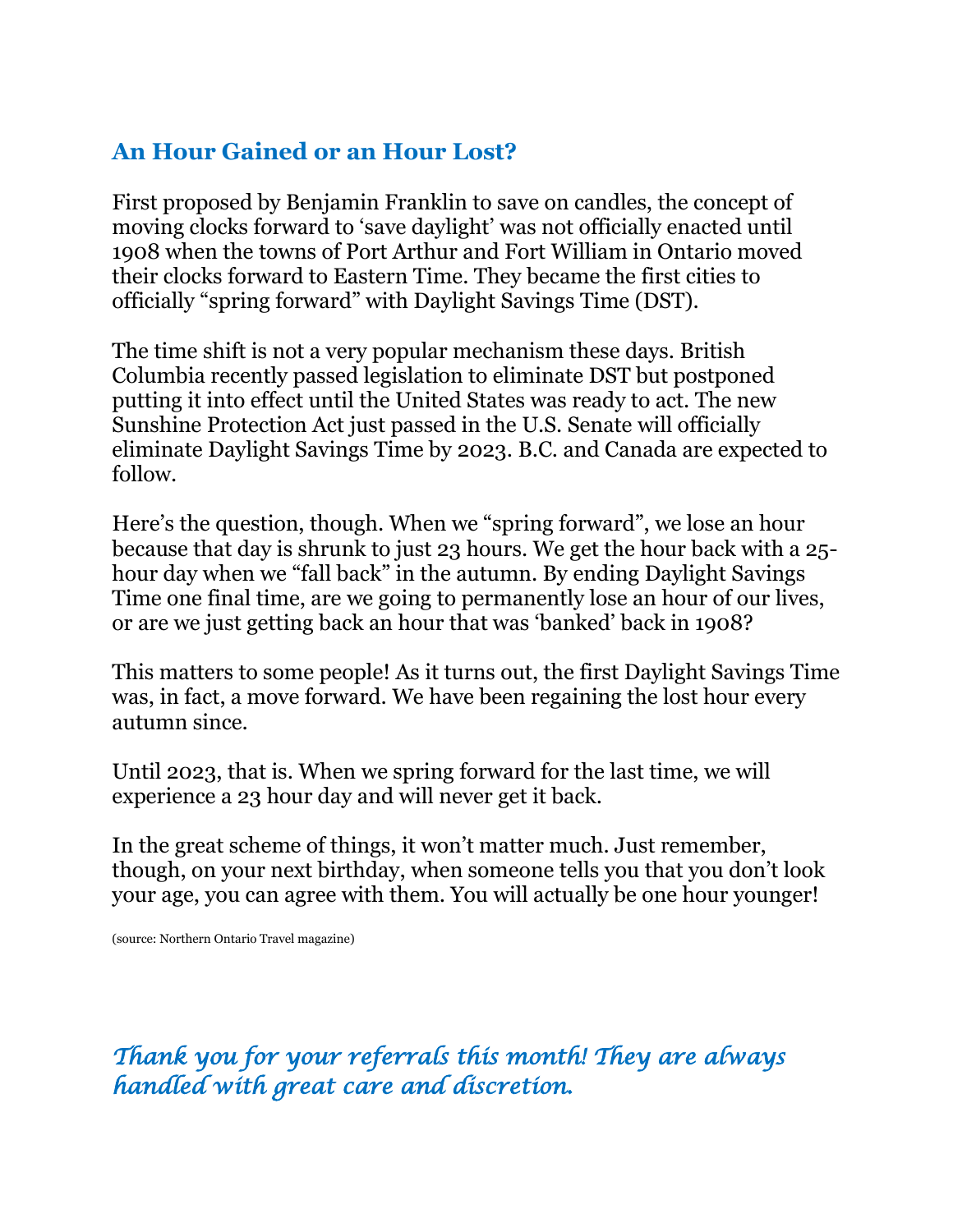#### **[http://www.dividendvaluepartners.com](https://na01.safelinks.protection.outlook.com/?url=https%3A%2F%2Furldefense.proofpoint.com%2Fv2%2Furl%3Fu%3Dhttps-3A__na01.safelinks.protection.outlook.com_-3Furl-3Dhttps-253A-252F-252Furldefense.proofpoint.com-252Fv2-252Furl-253Fu-253Dhttps-2D3A-5F-5Fnam11.safelinks.protection.outlook.com-5F-2D3Furl-2D3Dhttps-2D253A-2D252F-2D252Furldefense.proofpoint.com-2D252Fv2-2D252Furl-2D253Fu-2D253Dhttp-2D2D3A-2D5F-2D5Fwww.dividendvaluepartners.com-2D2526d-2D253DDwMFAw-2D2526c-2D253DK3dQCUGiI1B95NJ6cl3GoyhMW2dvBOfimZA-2D2D83UXll0-2D2526r-2D253D-2D5F6MBBSGYsFznIBwslhTiqBKEz4pHUCTd-2D5F9tbh-2D5FEpUMY-2D2526m-2D253DscBAtuMDuWZwK1IVr5YXjdB6aRS-2D2DfaGHAMq3jOn6sJU-2D2526s-2D253DenZqe4ZgcjH-2D5F33x5dT-2D2DvZq9A37d4AhNkXvjc6AbmYww-2D2526e-2D253D-2D26data-2D3D02-2D257C01-2D257C-2D257Cc172461ecbee4482512908d85e8192cf-2D257C84df9e7fe9f640afb435aaaaaaaaaaaa-2D257C1-2D257C0-2D257C637363258183615686-2D26sdata-2D3DewMvepveEmLgP7SL0jTlvLtATqW9IhbJ2C3UL0Em04c-2D253D-2D26reserved-2D3D0-2526d-253DDwMF-2Dg-2526c-253DK3dQCUGiI1B95NJ6cl3GoyhMW2dvBOfimZA-2D83UXll0-2526r-253D-5F6MBBSGYsFznIBwslhTiqBKEz4pHUCTd-5F9tbh-5FEpUMY-2526m-253D7qOaEnVxLdGuCP74qXGTNk9xkBSFm8R3CYYmRfTv9PQ-2526s-253DW8OEBAbaLee5suYwpNsPIikduscCx0SIuOWzAWRhAvc-2526e-253D-26data-3D04-257C01-257C-257Cd7befaa6204e4970b3c708d940d9c59b-257C84df9e7fe9f640afb435aaaaaaaaaaaa-257C1-257C0-257C637612126570747664-257CUnknown-257CTWFpbGZsb3d8eyJWIjoiMC4wLjAwMDAiLCJQIjoiV2luMzIiLCJBTiI6Ik1haWwiLCJXVCI6Mn0-253D-257C1000-26sdata-3DXHDuRL9htcGHCyG2hM-252BdTEOf1Bh8t-252BJ4FZMnSIBO5ik-253D-26reserved-3D0%26d%3DDwMGaQ%26c%3D6lBq1l7u-nYp55J7Pl8O6Ib5YT4g76ov0zCpXQrgS5M%26r%3DTmDOHaoWW3RetfvnGoPae_UczKZXXQgvJPe_P66GVYI%26m%3DHg8p8oxWBi-8j3HS2BzGxBvIXidcreERuI3mj9N1_KY%26s%3Dst9rMvZC9cnEMD4IqMaRfJa_flcWIkk1-2PG6qR-qfE%26e%3D&data=04%7C01%7C%7C96eb5c23f77d45400b0d08d9c04986b6%7C84df9e7fe9f640afb435aaaaaaaaaaaa%7C1%7C0%7C637752244322491119%7CUnknown%7CTWFpbGZsb3d8eyJWIjoiMC4wLjAwMDAiLCJQIjoiV2luMzIiLCJBTiI6Ik1haWwiLCJXVCI6Mn0%3D%7C3000&sdata=AvY77%2BenPPmTOcoV6v6rrLmdoi2uFtE3j3BQE4J4aZc%3D&reserved=0)**

We thank you for your business and your referrals and we hope you find our site user friendly and informative. We welcome your comments.

#### **How to contact us:**

[paul.siluch@raymondjames.ca](https://na01.safelinks.protection.outlook.com/?url=https%3A%2F%2Furldefense.proofpoint.com%2Fv2%2Furl%3Fu%3Dhttps-3A__na01.safelinks.protection.outlook.com_-3Furl-3Dhttps-253A-252F-252Furldefense.proofpoint.com-252Fv2-252Furl-253Fu-253Dhttps-2D3A-5F-5Fnam11.safelinks.protection.outlook.com-5F-2D3Furl-2D3Dhttps-2D253A-2D252F-2D252Fowa-2D2Dkel.raymondjames.ca-2D252Fowa-2D252Fredir.aspx-2D253FSURL-2D253Dz0BxOCXDlQ-2D2DAad1f-2D5Fa9igaARxm5Rd1VXE7UcmD4mZ3IZiacj7DPTCG0AYQBpAGwAdABvADoAcABhAHUAbAAuAHMAaQBsAHUAYwBoAEAAcgBhAHkAbQBvAG4AZABqAGEAbQBlAHMALgBjAGEA-2D2526URL-2D253Dmailto-2D25253apaul.siluch-2D252540raymondjames.ca-2D26data-2D3D02-2D257C01-2D257C-2D257Cc172461ecbee4482512908d85e8192cf-2D257C84df9e7fe9f640afb435aaaaaaaaaaaa-2D257C1-2D257C0-2D257C637363258183625679-2D26sdata-2D3DHJ7PtuamH3ey-2D252Bis0LQS7WLUtHpHoAnxnHrYxprmWKn4-2D253D-2D26reserved-2D3D0-2526d-253DDwMF-2Dg-2526c-253DK3dQCUGiI1B95NJ6cl3GoyhMW2dvBOfimZA-2D83UXll0-2526r-253D-5F6MBBSGYsFznIBwslhTiqBKEz4pHUCTd-5F9tbh-5FEpUMY-2526m-253D7qOaEnVxLdGuCP74qXGTNk9xkBSFm8R3CYYmRfTv9PQ-2526s-253DTKyIHrHn9jy3BGThbM3t6qa96Jt8NZSlnsJ21h5JIRM-2526e-253D-26data-3D04-257C01-257C-257Cd7befaa6204e4970b3c708d940d9c59b-257C84df9e7fe9f640afb435aaaaaaaaaaaa-257C1-257C0-257C637612126570757658-257CUnknown-257CTWFpbGZsb3d8eyJWIjoiMC4wLjAwMDAiLCJQIjoiV2luMzIiLCJBTiI6Ik1haWwiLCJXVCI6Mn0-253D-257C1000-26sdata-3DtSsTaE4gEuMLlAfRWRmi27n2azhUH-252FJQmjG-252FZzaiK5c-253D-26reserved-3D0%26d%3DDwMGaQ%26c%3D6lBq1l7u-nYp55J7Pl8O6Ib5YT4g76ov0zCpXQrgS5M%26r%3DTmDOHaoWW3RetfvnGoPae_UczKZXXQgvJPe_P66GVYI%26m%3DHg8p8oxWBi-8j3HS2BzGxBvIXidcreERuI3mj9N1_KY%26s%3DjmLVDhJSd1TJ4bMBNqpGj99vIekOC2VHC3jJMzP02hU%26e%3D&data=04%7C01%7C%7C96eb5c23f77d45400b0d08d9c04986b6%7C84df9e7fe9f640afb435aaaaaaaaaaaa%7C1%7C0%7C637752244322501116%7CUnknown%7CTWFpbGZsb3d8eyJWIjoiMC4wLjAwMDAiLCJQIjoiV2luMzIiLCJBTiI6Ik1haWwiLCJXVCI6Mn0%3D%7C3000&sdata=sZ7D4j%2B%2FU6%2B4Cz4%2FTSaoWD6JxvNh0FZMaEwnhYc0png%3D&reserved=0) [lisa.hill@raymondjames.ca](https://na01.safelinks.protection.outlook.com/?url=https%3A%2F%2Furldefense.proofpoint.com%2Fv2%2Furl%3Fu%3Dhttps-3A__na01.safelinks.protection.outlook.com_-3Furl-3Dhttps-253A-252F-252Furldefense.proofpoint.com-252Fv2-252Furl-253Fu-253Dhttps-2D3A-5F-5Fnam11.safelinks.protection.outlook.com-5F-2D3Furl-2D3Dhttps-2D253A-2D252F-2D252Fowa-2D2Dkel.raymondjames.ca-2D252Fowa-2D252Fredir.aspx-2D253FSURL-2D253DglaBgdTdxPMFpiw4eumg-2D2DPzZXpo9vJyObrXLs1TKtIAZiacj7DPTCG0AYQBpAGwAdABvADoAbABpAHMAYQAuAGgAaQBsAGwAQAByAGEAeQBtAG8AbgBkAGoAYQBtAGUAcwAuAGMAYQA.-2D2526URL-2D253Dmailto-2D25253alisa.hill-2D252540raymondjames.ca-2D26data-2D3D02-2D257C01-2D257C-2D257Cc172461ecbee4482512908d85e8192cf-2D257C84df9e7fe9f640afb435aaaaaaaaaaaa-2D257C1-2D257C0-2D257C637363258183625679-2D26sdata-2D3DlqUdr0V-2D252Bbj4LaURrM2MSPIDvGfk5bLYx0U1BkRoTrH4-2D253D-2D26reserved-2D3D0-2526d-253DDwMF-2Dg-2526c-253DK3dQCUGiI1B95NJ6cl3GoyhMW2dvBOfimZA-2D83UXll0-2526r-253D-5F6MBBSGYsFznIBwslhTiqBKEz4pHUCTd-5F9tbh-5FEpUMY-2526m-253D7qOaEnVxLdGuCP74qXGTNk9xkBSFm8R3CYYmRfTv9PQ-2526s-253Dc8alCSC-2Db4YnoP6-2D1kuPw-5FKdDfdlIvu8oQ-5Fwi3WtrQw-2526e-253D-26data-3D04-257C01-257C-257Cd7befaa6204e4970b3c708d940d9c59b-257C84df9e7fe9f640afb435aaaaaaaaaaaa-257C1-257C0-257C637612126570767658-257CUnknown-257CTWFpbGZsb3d8eyJWIjoiMC4wLjAwMDAiLCJQIjoiV2luMzIiLCJBTiI6Ik1haWwiLCJXVCI6Mn0-253D-257C1000-26sdata-3DmbkMF6OZzdEQL5epcHGHh3oDqQhUOkTuKZIDl6XG-252FdU-253D-26reserved-3D0%26d%3DDwMGaQ%26c%3D6lBq1l7u-nYp55J7Pl8O6Ib5YT4g76ov0zCpXQrgS5M%26r%3DTmDOHaoWW3RetfvnGoPae_UczKZXXQgvJPe_P66GVYI%26m%3DHg8p8oxWBi-8j3HS2BzGxBvIXidcreERuI3mj9N1_KY%26s%3DPBdSi3I-fggf2z2DNlsTu3IuS77Mx_WOJqyL2HH0698%26e%3D&data=04%7C01%7C%7C96eb5c23f77d45400b0d08d9c04986b6%7C84df9e7fe9f640afb435aaaaaaaaaaaa%7C1%7C0%7C637752244322511109%7CUnknown%7CTWFpbGZsb3d8eyJWIjoiMC4wLjAwMDAiLCJQIjoiV2luMzIiLCJBTiI6Ik1haWwiLCJXVCI6Mn0%3D%7C3000&sdata=U1WwVV7wLLUWf%2Fne15%2FVo06iIsBqkYR7zM6XwNxwDz8%3D&reserved=0) [peter.mazzoni@raymondjames.ca](https://na01.safelinks.protection.outlook.com/?url=https%3A%2F%2Furldefense.proofpoint.com%2Fv2%2Furl%3Fu%3Dhttps-3A__na01.safelinks.protection.outlook.com_-3Furl-3Dhttps-253A-252F-252Furldefense.proofpoint.com-252Fv2-252Furl-253Fu-253Dhttps-2D3A-5F-5Fnam11.safelinks.protection.outlook.com-5F-2D3Furl-2D3Dhttps-2D253A-2D252F-2D252Fowa-2D2Dkel.raymondjames.ca-2D252Fowa-2D252Fredir.aspx-2D253FSURL-2D253D3c7mDL9-2D2DcZxYXt7CvkOu20QVFy1WCaDQxUZ3BQE6vecZiacj7DPTCG0AYQBpAGwAdABvADoAcABlAHQAZQByAC4AbQBhAHoAegBvAG4AaQBAAHIAYQB5AG0AbwBuAGQAagBhAG0AZQBzAC4AYwBhAA..-2D2526URL-2D253Dmailto-2D25253apeter.mazzoni-2D252540raymondjames.ca-2D26data-2D3D02-2D257C01-2D257C-2D257Cc172461ecbee4482512908d85e8192cf-2D257C84df9e7fe9f640afb435aaaaaaaaaaaa-2D257C1-2D257C0-2D257C637363258183635674-2D26sdata-2D3D1suYGaoqcgH5k419ERrAlAGzpG-2D252BufP-2D252FAE-2D252FdOZxq8Cus-2D253D-2D26reserved-2D3D0-2526d-253DDwMF-2Dg-2526c-253DK3dQCUGiI1B95NJ6cl3GoyhMW2dvBOfimZA-2D83UXll0-2526r-253D-5F6MBBSGYsFznIBwslhTiqBKEz4pHUCTd-5F9tbh-5FEpUMY-2526m-253D7qOaEnVxLdGuCP74qXGTNk9xkBSFm8R3CYYmRfTv9PQ-2526s-253Dmwchq7c2WnuY-2DoLgiUBkMdFmrEXBtoSxe2YfSBkWXZU-2526e-253D-26data-3D04-257C01-257C-257Cd7befaa6204e4970b3c708d940d9c59b-257C84df9e7fe9f640afb435aaaaaaaaaaaa-257C1-257C0-257C637612126570777650-257CUnknown-257CTWFpbGZsb3d8eyJWIjoiMC4wLjAwMDAiLCJQIjoiV2luMzIiLCJBTiI6Ik1haWwiLCJXVCI6Mn0-253D-257C1000-26sdata-3DnVeeP1CL6-252FQeO1CpTWrrGxPY-252BWQV32hyGVF1TIeO-252FEU-253D-26reserved-3D0%26d%3DDwMGaQ%26c%3D6lBq1l7u-nYp55J7Pl8O6Ib5YT4g76ov0zCpXQrgS5M%26r%3DTmDOHaoWW3RetfvnGoPae_UczKZXXQgvJPe_P66GVYI%26m%3DHg8p8oxWBi-8j3HS2BzGxBvIXidcreERuI3mj9N1_KY%26s%3D38-c1IfAWv_rfunMKvnx7Jqt8ZX1mxyCR_xrJrr2Dt8%26e%3D&data=04%7C01%7C%7C96eb5c23f77d45400b0d08d9c04986b6%7C84df9e7fe9f640afb435aaaaaaaaaaaa%7C1%7C0%7C637752244322521106%7CUnknown%7CTWFpbGZsb3d8eyJWIjoiMC4wLjAwMDAiLCJQIjoiV2luMzIiLCJBTiI6Ik1haWwiLCJXVCI6Mn0%3D%7C3000&sdata=eXrsUXdFH3ZYcZ4QBwCKR8SJkvIYQDte%2BV8mnbbo%2FNg%3D&reserved=0) [sharonmitchell@raymondjames.ca](mailto:sharonmitchell@raymondjames.ca)

#### (250) 405-2417

*Disclaimers*

*[The information contained in this newsletter was obtained from sources believed to be reliable, however, we cannot](https://na01.safelinks.protection.outlook.com/?url=https%3A%2F%2Furldefense.proofpoint.com%2Fv2%2Furl%3Fu%3Dhttps-3A__na01.safelinks.protection.outlook.com_-3Furl-3Dhttps-253A-252F-252Furldefense.proofpoint.com-252Fv2-252Furl-253Fu-253Dhttps-2D3A-5F-5Fnam11.safelinks.protection.outlook.com-5F-2D3Furl-2D3Dhttps-2D253A-2D252F-2D252Fowa-2D2Dkel.raymondjames.ca-2D252Fowa-2D252Fredir.aspx-2D253FSURL-2D253Dz0BxOCXDlQ-2D2DAad1f-2D5Fa9igaARxm5Rd1VXE7UcmD4mZ3IZiacj7DPTCG0AYQBpAGwAdABvADoAcABhAHUAbAAuAHMAaQBsAHUAYwBoAEAAcgBhAHkAbQBvAG4AZABqAGEAbQBlAHMALgBjAGEA-2D2526URL-2D253Dmailto-2D25253apaul.siluch-2D252540raymondjames.ca-2D26data-2D3D02-2D257C01-2D257C-2D257Cc172461ecbee4482512908d85e8192cf-2D257C84df9e7fe9f640afb435aaaaaaaaaaaa-2D257C1-2D257C0-2D257C637363258183635674-2D26sdata-2D3DYxnEd1j-2D252BPKZ7O-2D252BaYYWd4rEqnA-2D252FsZJqXh5i43hxevA-2D252Bk-2D253D-2D26reserved-2D3D0-2526d-253DDwMF-2Dg-2526c-253DK3dQCUGiI1B95NJ6cl3GoyhMW2dvBOfimZA-2D83UXll0-2526r-253D-5F6MBBSGYsFznIBwslhTiqBKEz4pHUCTd-5F9tbh-5FEpUMY-2526m-253D7qOaEnVxLdGuCP74qXGTNk9xkBSFm8R3CYYmRfTv9PQ-2526s-253DnStAVPWry0CYI3VlF6rPrM0m6uEmVBMWcLnjvw4FcOQ-2526e-253D-26data-3D04-257C01-257C-257Cd7befaa6204e4970b3c708d940d9c59b-257C84df9e7fe9f640afb435aaaaaaaaaaaa-257C1-257C0-257C637612126570777650-257CUnknown-257CTWFpbGZsb3d8eyJWIjoiMC4wLjAwMDAiLCJQIjoiV2luMzIiLCJBTiI6Ik1haWwiLCJXVCI6Mn0-253D-257C1000-26sdata-3DM49ZXdnspSFZQrK596fbGTlretjh3YLak2zax0lTRhA-253D-26reserved-3D0%26d%3DDwMGaQ%26c%3D6lBq1l7u-nYp55J7Pl8O6Ib5YT4g76ov0zCpXQrgS5M%26r%3DTmDOHaoWW3RetfvnGoPae_UczKZXXQgvJPe_P66GVYI%26m%3DHg8p8oxWBi-8j3HS2BzGxBvIXidcreERuI3mj9N1_KY%26s%3DcHHP8E9p-dpaWlcpnlZpqEr5EDq5pp8nszhdjMVBqLQ%26e%3D&data=04%7C01%7C%7C96eb5c23f77d45400b0d08d9c04986b6%7C84df9e7fe9f640afb435aaaaaaaaaaaa%7C1%7C0%7C637752244322531100%7CUnknown%7CTWFpbGZsb3d8eyJWIjoiMC4wLjAwMDAiLCJQIjoiV2luMzIiLCJBTiI6Ik1haWwiLCJXVCI6Mn0%3D%7C3000&sdata=IOWgM6HBm%2BEybcpihvxUsdyDQXvn5YirVzSXUwnElj4%3D&reserved=0)  represent that it is accurate or complete. It is provided as a general source of information and should not be [considered personal investment advice or solicitation to buy or sell securities. The views expressed are those of the](https://na01.safelinks.protection.outlook.com/?url=https%3A%2F%2Furldefense.proofpoint.com%2Fv2%2Furl%3Fu%3Dhttps-3A__na01.safelinks.protection.outlook.com_-3Furl-3Dhttps-253A-252F-252Furldefense.proofpoint.com-252Fv2-252Furl-253Fu-253Dhttps-2D3A-5F-5Fnam11.safelinks.protection.outlook.com-5F-2D3Furl-2D3Dhttps-2D253A-2D252F-2D252Fowa-2D2Dkel.raymondjames.ca-2D252Fowa-2D252Fredir.aspx-2D253FSURL-2D253Dz0BxOCXDlQ-2D2DAad1f-2D5Fa9igaARxm5Rd1VXE7UcmD4mZ3IZiacj7DPTCG0AYQBpAGwAdABvADoAcABhAHUAbAAuAHMAaQBsAHUAYwBoAEAAcgBhAHkAbQBvAG4AZABqAGEAbQBlAHMALgBjAGEA-2D2526URL-2D253Dmailto-2D25253apaul.siluch-2D252540raymondjames.ca-2D26data-2D3D02-2D257C01-2D257C-2D257Cc172461ecbee4482512908d85e8192cf-2D257C84df9e7fe9f640afb435aaaaaaaaaaaa-2D257C1-2D257C0-2D257C637363258183635674-2D26sdata-2D3DYxnEd1j-2D252BPKZ7O-2D252BaYYWd4rEqnA-2D252FsZJqXh5i43hxevA-2D252Bk-2D253D-2D26reserved-2D3D0-2526d-253DDwMF-2Dg-2526c-253DK3dQCUGiI1B95NJ6cl3GoyhMW2dvBOfimZA-2D83UXll0-2526r-253D-5F6MBBSGYsFznIBwslhTiqBKEz4pHUCTd-5F9tbh-5FEpUMY-2526m-253D7qOaEnVxLdGuCP74qXGTNk9xkBSFm8R3CYYmRfTv9PQ-2526s-253DnStAVPWry0CYI3VlF6rPrM0m6uEmVBMWcLnjvw4FcOQ-2526e-253D-26data-3D04-257C01-257C-257Cd7befaa6204e4970b3c708d940d9c59b-257C84df9e7fe9f640afb435aaaaaaaaaaaa-257C1-257C0-257C637612126570777650-257CUnknown-257CTWFpbGZsb3d8eyJWIjoiMC4wLjAwMDAiLCJQIjoiV2luMzIiLCJBTiI6Ik1haWwiLCJXVCI6Mn0-253D-257C1000-26sdata-3DM49ZXdnspSFZQrK596fbGTlretjh3YLak2zax0lTRhA-253D-26reserved-3D0%26d%3DDwMGaQ%26c%3D6lBq1l7u-nYp55J7Pl8O6Ib5YT4g76ov0zCpXQrgS5M%26r%3DTmDOHaoWW3RetfvnGoPae_UczKZXXQgvJPe_P66GVYI%26m%3DHg8p8oxWBi-8j3HS2BzGxBvIXidcreERuI3mj9N1_KY%26s%3DcHHP8E9p-dpaWlcpnlZpqEr5EDq5pp8nszhdjMVBqLQ%26e%3D&data=04%7C01%7C%7C96eb5c23f77d45400b0d08d9c04986b6%7C84df9e7fe9f640afb435aaaaaaaaaaaa%7C1%7C0%7C637752244322531100%7CUnknown%7CTWFpbGZsb3d8eyJWIjoiMC4wLjAwMDAiLCJQIjoiV2luMzIiLCJBTiI6Ik1haWwiLCJXVCI6Mn0%3D%7C3000&sdata=IOWgM6HBm%2BEybcpihvxUsdyDQXvn5YirVzSXUwnElj4%3D&reserved=0)  [authors, Paul Siluch and Lisa Hill, and not necessarily those of Raymond James Ltd. Commissions, trailing](https://na01.safelinks.protection.outlook.com/?url=https%3A%2F%2Furldefense.proofpoint.com%2Fv2%2Furl%3Fu%3Dhttps-3A__na01.safelinks.protection.outlook.com_-3Furl-3Dhttps-253A-252F-252Furldefense.proofpoint.com-252Fv2-252Furl-253Fu-253Dhttps-2D3A-5F-5Fnam11.safelinks.protection.outlook.com-5F-2D3Furl-2D3Dhttps-2D253A-2D252F-2D252Fowa-2D2Dkel.raymondjames.ca-2D252Fowa-2D252Fredir.aspx-2D253FSURL-2D253Dz0BxOCXDlQ-2D2DAad1f-2D5Fa9igaARxm5Rd1VXE7UcmD4mZ3IZiacj7DPTCG0AYQBpAGwAdABvADoAcABhAHUAbAAuAHMAaQBsAHUAYwBoAEAAcgBhAHkAbQBvAG4AZABqAGEAbQBlAHMALgBjAGEA-2D2526URL-2D253Dmailto-2D25253apaul.siluch-2D252540raymondjames.ca-2D26data-2D3D02-2D257C01-2D257C-2D257Cc172461ecbee4482512908d85e8192cf-2D257C84df9e7fe9f640afb435aaaaaaaaaaaa-2D257C1-2D257C0-2D257C637363258183635674-2D26sdata-2D3DYxnEd1j-2D252BPKZ7O-2D252BaYYWd4rEqnA-2D252FsZJqXh5i43hxevA-2D252Bk-2D253D-2D26reserved-2D3D0-2526d-253DDwMF-2Dg-2526c-253DK3dQCUGiI1B95NJ6cl3GoyhMW2dvBOfimZA-2D83UXll0-2526r-253D-5F6MBBSGYsFznIBwslhTiqBKEz4pHUCTd-5F9tbh-5FEpUMY-2526m-253D7qOaEnVxLdGuCP74qXGTNk9xkBSFm8R3CYYmRfTv9PQ-2526s-253DnStAVPWry0CYI3VlF6rPrM0m6uEmVBMWcLnjvw4FcOQ-2526e-253D-26data-3D04-257C01-257C-257Cd7befaa6204e4970b3c708d940d9c59b-257C84df9e7fe9f640afb435aaaaaaaaaaaa-257C1-257C0-257C637612126570777650-257CUnknown-257CTWFpbGZsb3d8eyJWIjoiMC4wLjAwMDAiLCJQIjoiV2luMzIiLCJBTiI6Ik1haWwiLCJXVCI6Mn0-253D-257C1000-26sdata-3DM49ZXdnspSFZQrK596fbGTlretjh3YLak2zax0lTRhA-253D-26reserved-3D0%26d%3DDwMGaQ%26c%3D6lBq1l7u-nYp55J7Pl8O6Ib5YT4g76ov0zCpXQrgS5M%26r%3DTmDOHaoWW3RetfvnGoPae_UczKZXXQgvJPe_P66GVYI%26m%3DHg8p8oxWBi-8j3HS2BzGxBvIXidcreERuI3mj9N1_KY%26s%3DcHHP8E9p-dpaWlcpnlZpqEr5EDq5pp8nszhdjMVBqLQ%26e%3D&data=04%7C01%7C%7C96eb5c23f77d45400b0d08d9c04986b6%7C84df9e7fe9f640afb435aaaaaaaaaaaa%7C1%7C0%7C637752244322531100%7CUnknown%7CTWFpbGZsb3d8eyJWIjoiMC4wLjAwMDAiLCJQIjoiV2luMzIiLCJBTiI6Ik1haWwiLCJXVCI6Mn0%3D%7C3000&sdata=IOWgM6HBm%2BEybcpihvxUsdyDQXvn5YirVzSXUwnElj4%3D&reserved=0)  [commissions, management fees and expenses all may be associated with mutual funds. Please read the prospectus](https://na01.safelinks.protection.outlook.com/?url=https%3A%2F%2Furldefense.proofpoint.com%2Fv2%2Furl%3Fu%3Dhttps-3A__na01.safelinks.protection.outlook.com_-3Furl-3Dhttps-253A-252F-252Furldefense.proofpoint.com-252Fv2-252Furl-253Fu-253Dhttps-2D3A-5F-5Fnam11.safelinks.protection.outlook.com-5F-2D3Furl-2D3Dhttps-2D253A-2D252F-2D252Fowa-2D2Dkel.raymondjames.ca-2D252Fowa-2D252Fredir.aspx-2D253FSURL-2D253Dz0BxOCXDlQ-2D2DAad1f-2D5Fa9igaARxm5Rd1VXE7UcmD4mZ3IZiacj7DPTCG0AYQBpAGwAdABvADoAcABhAHUAbAAuAHMAaQBsAHUAYwBoAEAAcgBhAHkAbQBvAG4AZABqAGEAbQBlAHMALgBjAGEA-2D2526URL-2D253Dmailto-2D25253apaul.siluch-2D252540raymondjames.ca-2D26data-2D3D02-2D257C01-2D257C-2D257Cc172461ecbee4482512908d85e8192cf-2D257C84df9e7fe9f640afb435aaaaaaaaaaaa-2D257C1-2D257C0-2D257C637363258183635674-2D26sdata-2D3DYxnEd1j-2D252BPKZ7O-2D252BaYYWd4rEqnA-2D252FsZJqXh5i43hxevA-2D252Bk-2D253D-2D26reserved-2D3D0-2526d-253DDwMF-2Dg-2526c-253DK3dQCUGiI1B95NJ6cl3GoyhMW2dvBOfimZA-2D83UXll0-2526r-253D-5F6MBBSGYsFznIBwslhTiqBKEz4pHUCTd-5F9tbh-5FEpUMY-2526m-253D7qOaEnVxLdGuCP74qXGTNk9xkBSFm8R3CYYmRfTv9PQ-2526s-253DnStAVPWry0CYI3VlF6rPrM0m6uEmVBMWcLnjvw4FcOQ-2526e-253D-26data-3D04-257C01-257C-257Cd7befaa6204e4970b3c708d940d9c59b-257C84df9e7fe9f640afb435aaaaaaaaaaaa-257C1-257C0-257C637612126570777650-257CUnknown-257CTWFpbGZsb3d8eyJWIjoiMC4wLjAwMDAiLCJQIjoiV2luMzIiLCJBTiI6Ik1haWwiLCJXVCI6Mn0-253D-257C1000-26sdata-3DM49ZXdnspSFZQrK596fbGTlretjh3YLak2zax0lTRhA-253D-26reserved-3D0%26d%3DDwMGaQ%26c%3D6lBq1l7u-nYp55J7Pl8O6Ib5YT4g76ov0zCpXQrgS5M%26r%3DTmDOHaoWW3RetfvnGoPae_UczKZXXQgvJPe_P66GVYI%26m%3DHg8p8oxWBi-8j3HS2BzGxBvIXidcreERuI3mj9N1_KY%26s%3DcHHP8E9p-dpaWlcpnlZpqEr5EDq5pp8nszhdjMVBqLQ%26e%3D&data=04%7C01%7C%7C96eb5c23f77d45400b0d08d9c04986b6%7C84df9e7fe9f640afb435aaaaaaaaaaaa%7C1%7C0%7C637752244322531100%7CUnknown%7CTWFpbGZsb3d8eyJWIjoiMC4wLjAwMDAiLCJQIjoiV2luMzIiLCJBTiI6Ik1haWwiLCJXVCI6Mn0%3D%7C3000&sdata=IOWgM6HBm%2BEybcpihvxUsdyDQXvn5YirVzSXUwnElj4%3D&reserved=0)  [before investing. The indicated rates of return are the historical annual compounded total returns including changes in](https://na01.safelinks.protection.outlook.com/?url=https%3A%2F%2Furldefense.proofpoint.com%2Fv2%2Furl%3Fu%3Dhttps-3A__na01.safelinks.protection.outlook.com_-3Furl-3Dhttps-253A-252F-252Furldefense.proofpoint.com-252Fv2-252Furl-253Fu-253Dhttps-2D3A-5F-5Fnam11.safelinks.protection.outlook.com-5F-2D3Furl-2D3Dhttps-2D253A-2D252F-2D252Fowa-2D2Dkel.raymondjames.ca-2D252Fowa-2D252Fredir.aspx-2D253FSURL-2D253Dz0BxOCXDlQ-2D2DAad1f-2D5Fa9igaARxm5Rd1VXE7UcmD4mZ3IZiacj7DPTCG0AYQBpAGwAdABvADoAcABhAHUAbAAuAHMAaQBsAHUAYwBoAEAAcgBhAHkAbQBvAG4AZABqAGEAbQBlAHMALgBjAGEA-2D2526URL-2D253Dmailto-2D25253apaul.siluch-2D252540raymondjames.ca-2D26data-2D3D02-2D257C01-2D257C-2D257Cc172461ecbee4482512908d85e8192cf-2D257C84df9e7fe9f640afb435aaaaaaaaaaaa-2D257C1-2D257C0-2D257C637363258183635674-2D26sdata-2D3DYxnEd1j-2D252BPKZ7O-2D252BaYYWd4rEqnA-2D252FsZJqXh5i43hxevA-2D252Bk-2D253D-2D26reserved-2D3D0-2526d-253DDwMF-2Dg-2526c-253DK3dQCUGiI1B95NJ6cl3GoyhMW2dvBOfimZA-2D83UXll0-2526r-253D-5F6MBBSGYsFznIBwslhTiqBKEz4pHUCTd-5F9tbh-5FEpUMY-2526m-253D7qOaEnVxLdGuCP74qXGTNk9xkBSFm8R3CYYmRfTv9PQ-2526s-253DnStAVPWry0CYI3VlF6rPrM0m6uEmVBMWcLnjvw4FcOQ-2526e-253D-26data-3D04-257C01-257C-257Cd7befaa6204e4970b3c708d940d9c59b-257C84df9e7fe9f640afb435aaaaaaaaaaaa-257C1-257C0-257C637612126570777650-257CUnknown-257CTWFpbGZsb3d8eyJWIjoiMC4wLjAwMDAiLCJQIjoiV2luMzIiLCJBTiI6Ik1haWwiLCJXVCI6Mn0-253D-257C1000-26sdata-3DM49ZXdnspSFZQrK596fbGTlretjh3YLak2zax0lTRhA-253D-26reserved-3D0%26d%3DDwMGaQ%26c%3D6lBq1l7u-nYp55J7Pl8O6Ib5YT4g76ov0zCpXQrgS5M%26r%3DTmDOHaoWW3RetfvnGoPae_UczKZXXQgvJPe_P66GVYI%26m%3DHg8p8oxWBi-8j3HS2BzGxBvIXidcreERuI3mj9N1_KY%26s%3DcHHP8E9p-dpaWlcpnlZpqEr5EDq5pp8nszhdjMVBqLQ%26e%3D&data=04%7C01%7C%7C96eb5c23f77d45400b0d08d9c04986b6%7C84df9e7fe9f640afb435aaaaaaaaaaaa%7C1%7C0%7C637752244322531100%7CUnknown%7CTWFpbGZsb3d8eyJWIjoiMC4wLjAwMDAiLCJQIjoiV2luMzIiLCJBTiI6Ik1haWwiLCJXVCI6Mn0%3D%7C3000&sdata=IOWgM6HBm%2BEybcpihvxUsdyDQXvn5YirVzSXUwnElj4%3D&reserved=0)  [unit value and reinvestment of all distributions and do not take into account sales, redemption, distribution or optional](https://na01.safelinks.protection.outlook.com/?url=https%3A%2F%2Furldefense.proofpoint.com%2Fv2%2Furl%3Fu%3Dhttps-3A__na01.safelinks.protection.outlook.com_-3Furl-3Dhttps-253A-252F-252Furldefense.proofpoint.com-252Fv2-252Furl-253Fu-253Dhttps-2D3A-5F-5Fnam11.safelinks.protection.outlook.com-5F-2D3Furl-2D3Dhttps-2D253A-2D252F-2D252Fowa-2D2Dkel.raymondjames.ca-2D252Fowa-2D252Fredir.aspx-2D253FSURL-2D253Dz0BxOCXDlQ-2D2DAad1f-2D5Fa9igaARxm5Rd1VXE7UcmD4mZ3IZiacj7DPTCG0AYQBpAGwAdABvADoAcABhAHUAbAAuAHMAaQBsAHUAYwBoAEAAcgBhAHkAbQBvAG4AZABqAGEAbQBlAHMALgBjAGEA-2D2526URL-2D253Dmailto-2D25253apaul.siluch-2D252540raymondjames.ca-2D26data-2D3D02-2D257C01-2D257C-2D257Cc172461ecbee4482512908d85e8192cf-2D257C84df9e7fe9f640afb435aaaaaaaaaaaa-2D257C1-2D257C0-2D257C637363258183635674-2D26sdata-2D3DYxnEd1j-2D252BPKZ7O-2D252BaYYWd4rEqnA-2D252FsZJqXh5i43hxevA-2D252Bk-2D253D-2D26reserved-2D3D0-2526d-253DDwMF-2Dg-2526c-253DK3dQCUGiI1B95NJ6cl3GoyhMW2dvBOfimZA-2D83UXll0-2526r-253D-5F6MBBSGYsFznIBwslhTiqBKEz4pHUCTd-5F9tbh-5FEpUMY-2526m-253D7qOaEnVxLdGuCP74qXGTNk9xkBSFm8R3CYYmRfTv9PQ-2526s-253DnStAVPWry0CYI3VlF6rPrM0m6uEmVBMWcLnjvw4FcOQ-2526e-253D-26data-3D04-257C01-257C-257Cd7befaa6204e4970b3c708d940d9c59b-257C84df9e7fe9f640afb435aaaaaaaaaaaa-257C1-257C0-257C637612126570777650-257CUnknown-257CTWFpbGZsb3d8eyJWIjoiMC4wLjAwMDAiLCJQIjoiV2luMzIiLCJBTiI6Ik1haWwiLCJXVCI6Mn0-253D-257C1000-26sdata-3DM49ZXdnspSFZQrK596fbGTlretjh3YLak2zax0lTRhA-253D-26reserved-3D0%26d%3DDwMGaQ%26c%3D6lBq1l7u-nYp55J7Pl8O6Ib5YT4g76ov0zCpXQrgS5M%26r%3DTmDOHaoWW3RetfvnGoPae_UczKZXXQgvJPe_P66GVYI%26m%3DHg8p8oxWBi-8j3HS2BzGxBvIXidcreERuI3mj9N1_KY%26s%3DcHHP8E9p-dpaWlcpnlZpqEr5EDq5pp8nszhdjMVBqLQ%26e%3D&data=04%7C01%7C%7C96eb5c23f77d45400b0d08d9c04986b6%7C84df9e7fe9f640afb435aaaaaaaaaaaa%7C1%7C0%7C637752244322531100%7CUnknown%7CTWFpbGZsb3d8eyJWIjoiMC4wLjAwMDAiLCJQIjoiV2luMzIiLCJBTiI6Ik1haWwiLCJXVCI6Mn0%3D%7C3000&sdata=IOWgM6HBm%2BEybcpihvxUsdyDQXvn5YirVzSXUwnElj4%3D&reserved=0)  [charges or income taxes payable by any security holder that would have reduced returns. Mutual funds are not](https://na01.safelinks.protection.outlook.com/?url=https%3A%2F%2Furldefense.proofpoint.com%2Fv2%2Furl%3Fu%3Dhttps-3A__na01.safelinks.protection.outlook.com_-3Furl-3Dhttps-253A-252F-252Furldefense.proofpoint.com-252Fv2-252Furl-253Fu-253Dhttps-2D3A-5F-5Fnam11.safelinks.protection.outlook.com-5F-2D3Furl-2D3Dhttps-2D253A-2D252F-2D252Fowa-2D2Dkel.raymondjames.ca-2D252Fowa-2D252Fredir.aspx-2D253FSURL-2D253Dz0BxOCXDlQ-2D2DAad1f-2D5Fa9igaARxm5Rd1VXE7UcmD4mZ3IZiacj7DPTCG0AYQBpAGwAdABvADoAcABhAHUAbAAuAHMAaQBsAHUAYwBoAEAAcgBhAHkAbQBvAG4AZABqAGEAbQBlAHMALgBjAGEA-2D2526URL-2D253Dmailto-2D25253apaul.siluch-2D252540raymondjames.ca-2D26data-2D3D02-2D257C01-2D257C-2D257Cc172461ecbee4482512908d85e8192cf-2D257C84df9e7fe9f640afb435aaaaaaaaaaaa-2D257C1-2D257C0-2D257C637363258183635674-2D26sdata-2D3DYxnEd1j-2D252BPKZ7O-2D252BaYYWd4rEqnA-2D252FsZJqXh5i43hxevA-2D252Bk-2D253D-2D26reserved-2D3D0-2526d-253DDwMF-2Dg-2526c-253DK3dQCUGiI1B95NJ6cl3GoyhMW2dvBOfimZA-2D83UXll0-2526r-253D-5F6MBBSGYsFznIBwslhTiqBKEz4pHUCTd-5F9tbh-5FEpUMY-2526m-253D7qOaEnVxLdGuCP74qXGTNk9xkBSFm8R3CYYmRfTv9PQ-2526s-253DnStAVPWry0CYI3VlF6rPrM0m6uEmVBMWcLnjvw4FcOQ-2526e-253D-26data-3D04-257C01-257C-257Cd7befaa6204e4970b3c708d940d9c59b-257C84df9e7fe9f640afb435aaaaaaaaaaaa-257C1-257C0-257C637612126570777650-257CUnknown-257CTWFpbGZsb3d8eyJWIjoiMC4wLjAwMDAiLCJQIjoiV2luMzIiLCJBTiI6Ik1haWwiLCJXVCI6Mn0-253D-257C1000-26sdata-3DM49ZXdnspSFZQrK596fbGTlretjh3YLak2zax0lTRhA-253D-26reserved-3D0%26d%3DDwMGaQ%26c%3D6lBq1l7u-nYp55J7Pl8O6Ib5YT4g76ov0zCpXQrgS5M%26r%3DTmDOHaoWW3RetfvnGoPae_UczKZXXQgvJPe_P66GVYI%26m%3DHg8p8oxWBi-8j3HS2BzGxBvIXidcreERuI3mj9N1_KY%26s%3DcHHP8E9p-dpaWlcpnlZpqEr5EDq5pp8nszhdjMVBqLQ%26e%3D&data=04%7C01%7C%7C96eb5c23f77d45400b0d08d9c04986b6%7C84df9e7fe9f640afb435aaaaaaaaaaaa%7C1%7C0%7C637752244322531100%7CUnknown%7CTWFpbGZsb3d8eyJWIjoiMC4wLjAwMDAiLCJQIjoiV2luMzIiLCJBTiI6Ik1haWwiLCJXVCI6Mn0%3D%7C3000&sdata=IOWgM6HBm%2BEybcpihvxUsdyDQXvn5YirVzSXUwnElj4%3D&reserved=0)  [guaranteed, their values change frequently and past performance may not be repeated. This newsletter is intended](https://na01.safelinks.protection.outlook.com/?url=https%3A%2F%2Furldefense.proofpoint.com%2Fv2%2Furl%3Fu%3Dhttps-3A__na01.safelinks.protection.outlook.com_-3Furl-3Dhttps-253A-252F-252Furldefense.proofpoint.com-252Fv2-252Furl-253Fu-253Dhttps-2D3A-5F-5Fnam11.safelinks.protection.outlook.com-5F-2D3Furl-2D3Dhttps-2D253A-2D252F-2D252Fowa-2D2Dkel.raymondjames.ca-2D252Fowa-2D252Fredir.aspx-2D253FSURL-2D253Dz0BxOCXDlQ-2D2DAad1f-2D5Fa9igaARxm5Rd1VXE7UcmD4mZ3IZiacj7DPTCG0AYQBpAGwAdABvADoAcABhAHUAbAAuAHMAaQBsAHUAYwBoAEAAcgBhAHkAbQBvAG4AZABqAGEAbQBlAHMALgBjAGEA-2D2526URL-2D253Dmailto-2D25253apaul.siluch-2D252540raymondjames.ca-2D26data-2D3D02-2D257C01-2D257C-2D257Cc172461ecbee4482512908d85e8192cf-2D257C84df9e7fe9f640afb435aaaaaaaaaaaa-2D257C1-2D257C0-2D257C637363258183635674-2D26sdata-2D3DYxnEd1j-2D252BPKZ7O-2D252BaYYWd4rEqnA-2D252FsZJqXh5i43hxevA-2D252Bk-2D253D-2D26reserved-2D3D0-2526d-253DDwMF-2Dg-2526c-253DK3dQCUGiI1B95NJ6cl3GoyhMW2dvBOfimZA-2D83UXll0-2526r-253D-5F6MBBSGYsFznIBwslhTiqBKEz4pHUCTd-5F9tbh-5FEpUMY-2526m-253D7qOaEnVxLdGuCP74qXGTNk9xkBSFm8R3CYYmRfTv9PQ-2526s-253DnStAVPWry0CYI3VlF6rPrM0m6uEmVBMWcLnjvw4FcOQ-2526e-253D-26data-3D04-257C01-257C-257Cd7befaa6204e4970b3c708d940d9c59b-257C84df9e7fe9f640afb435aaaaaaaaaaaa-257C1-257C0-257C637612126570777650-257CUnknown-257CTWFpbGZsb3d8eyJWIjoiMC4wLjAwMDAiLCJQIjoiV2luMzIiLCJBTiI6Ik1haWwiLCJXVCI6Mn0-253D-257C1000-26sdata-3DM49ZXdnspSFZQrK596fbGTlretjh3YLak2zax0lTRhA-253D-26reserved-3D0%26d%3DDwMGaQ%26c%3D6lBq1l7u-nYp55J7Pl8O6Ib5YT4g76ov0zCpXQrgS5M%26r%3DTmDOHaoWW3RetfvnGoPae_UczKZXXQgvJPe_P66GVYI%26m%3DHg8p8oxWBi-8j3HS2BzGxBvIXidcreERuI3mj9N1_KY%26s%3DcHHP8E9p-dpaWlcpnlZpqEr5EDq5pp8nszhdjMVBqLQ%26e%3D&data=04%7C01%7C%7C96eb5c23f77d45400b0d08d9c04986b6%7C84df9e7fe9f640afb435aaaaaaaaaaaa%7C1%7C0%7C637752244322531100%7CUnknown%7CTWFpbGZsb3d8eyJWIjoiMC4wLjAwMDAiLCJQIjoiV2luMzIiLCJBTiI6Ik1haWwiLCJXVCI6Mn0%3D%7C3000&sdata=IOWgM6HBm%2BEybcpihvxUsdyDQXvn5YirVzSXUwnElj4%3D&reserved=0)  [for distribution only in those jurisdictions where Raymond James Ltd. is registered as a dealer in securities. Any](https://na01.safelinks.protection.outlook.com/?url=https%3A%2F%2Furldefense.proofpoint.com%2Fv2%2Furl%3Fu%3Dhttps-3A__na01.safelinks.protection.outlook.com_-3Furl-3Dhttps-253A-252F-252Furldefense.proofpoint.com-252Fv2-252Furl-253Fu-253Dhttps-2D3A-5F-5Fnam11.safelinks.protection.outlook.com-5F-2D3Furl-2D3Dhttps-2D253A-2D252F-2D252Fowa-2D2Dkel.raymondjames.ca-2D252Fowa-2D252Fredir.aspx-2D253FSURL-2D253Dz0BxOCXDlQ-2D2DAad1f-2D5Fa9igaARxm5Rd1VXE7UcmD4mZ3IZiacj7DPTCG0AYQBpAGwAdABvADoAcABhAHUAbAAuAHMAaQBsAHUAYwBoAEAAcgBhAHkAbQBvAG4AZABqAGEAbQBlAHMALgBjAGEA-2D2526URL-2D253Dmailto-2D25253apaul.siluch-2D252540raymondjames.ca-2D26data-2D3D02-2D257C01-2D257C-2D257Cc172461ecbee4482512908d85e8192cf-2D257C84df9e7fe9f640afb435aaaaaaaaaaaa-2D257C1-2D257C0-2D257C637363258183635674-2D26sdata-2D3DYxnEd1j-2D252BPKZ7O-2D252BaYYWd4rEqnA-2D252FsZJqXh5i43hxevA-2D252Bk-2D253D-2D26reserved-2D3D0-2526d-253DDwMF-2Dg-2526c-253DK3dQCUGiI1B95NJ6cl3GoyhMW2dvBOfimZA-2D83UXll0-2526r-253D-5F6MBBSGYsFznIBwslhTiqBKEz4pHUCTd-5F9tbh-5FEpUMY-2526m-253D7qOaEnVxLdGuCP74qXGTNk9xkBSFm8R3CYYmRfTv9PQ-2526s-253DnStAVPWry0CYI3VlF6rPrM0m6uEmVBMWcLnjvw4FcOQ-2526e-253D-26data-3D04-257C01-257C-257Cd7befaa6204e4970b3c708d940d9c59b-257C84df9e7fe9f640afb435aaaaaaaaaaaa-257C1-257C0-257C637612126570777650-257CUnknown-257CTWFpbGZsb3d8eyJWIjoiMC4wLjAwMDAiLCJQIjoiV2luMzIiLCJBTiI6Ik1haWwiLCJXVCI6Mn0-253D-257C1000-26sdata-3DM49ZXdnspSFZQrK596fbGTlretjh3YLak2zax0lTRhA-253D-26reserved-3D0%26d%3DDwMGaQ%26c%3D6lBq1l7u-nYp55J7Pl8O6Ib5YT4g76ov0zCpXQrgS5M%26r%3DTmDOHaoWW3RetfvnGoPae_UczKZXXQgvJPe_P66GVYI%26m%3DHg8p8oxWBi-8j3HS2BzGxBvIXidcreERuI3mj9N1_KY%26s%3DcHHP8E9p-dpaWlcpnlZpqEr5EDq5pp8nszhdjMVBqLQ%26e%3D&data=04%7C01%7C%7C96eb5c23f77d45400b0d08d9c04986b6%7C84df9e7fe9f640afb435aaaaaaaaaaaa%7C1%7C0%7C637752244322531100%7CUnknown%7CTWFpbGZsb3d8eyJWIjoiMC4wLjAwMDAiLCJQIjoiV2luMzIiLCJBTiI6Ik1haWwiLCJXVCI6Mn0%3D%7C3000&sdata=IOWgM6HBm%2BEybcpihvxUsdyDQXvn5YirVzSXUwnElj4%3D&reserved=0)  [distribution or dissemination of this newsletter in any other jurisdiction is strictly prohibited. This newsletter is not](https://na01.safelinks.protection.outlook.com/?url=https%3A%2F%2Furldefense.proofpoint.com%2Fv2%2Furl%3Fu%3Dhttps-3A__na01.safelinks.protection.outlook.com_-3Furl-3Dhttps-253A-252F-252Furldefense.proofpoint.com-252Fv2-252Furl-253Fu-253Dhttps-2D3A-5F-5Fnam11.safelinks.protection.outlook.com-5F-2D3Furl-2D3Dhttps-2D253A-2D252F-2D252Fowa-2D2Dkel.raymondjames.ca-2D252Fowa-2D252Fredir.aspx-2D253FSURL-2D253Dz0BxOCXDlQ-2D2DAad1f-2D5Fa9igaARxm5Rd1VXE7UcmD4mZ3IZiacj7DPTCG0AYQBpAGwAdABvADoAcABhAHUAbAAuAHMAaQBsAHUAYwBoAEAAcgBhAHkAbQBvAG4AZABqAGEAbQBlAHMALgBjAGEA-2D2526URL-2D253Dmailto-2D25253apaul.siluch-2D252540raymondjames.ca-2D26data-2D3D02-2D257C01-2D257C-2D257Cc172461ecbee4482512908d85e8192cf-2D257C84df9e7fe9f640afb435aaaaaaaaaaaa-2D257C1-2D257C0-2D257C637363258183635674-2D26sdata-2D3DYxnEd1j-2D252BPKZ7O-2D252BaYYWd4rEqnA-2D252FsZJqXh5i43hxevA-2D252Bk-2D253D-2D26reserved-2D3D0-2526d-253DDwMF-2Dg-2526c-253DK3dQCUGiI1B95NJ6cl3GoyhMW2dvBOfimZA-2D83UXll0-2526r-253D-5F6MBBSGYsFznIBwslhTiqBKEz4pHUCTd-5F9tbh-5FEpUMY-2526m-253D7qOaEnVxLdGuCP74qXGTNk9xkBSFm8R3CYYmRfTv9PQ-2526s-253DnStAVPWry0CYI3VlF6rPrM0m6uEmVBMWcLnjvw4FcOQ-2526e-253D-26data-3D04-257C01-257C-257Cd7befaa6204e4970b3c708d940d9c59b-257C84df9e7fe9f640afb435aaaaaaaaaaaa-257C1-257C0-257C637612126570777650-257CUnknown-257CTWFpbGZsb3d8eyJWIjoiMC4wLjAwMDAiLCJQIjoiV2luMzIiLCJBTiI6Ik1haWwiLCJXVCI6Mn0-253D-257C1000-26sdata-3DM49ZXdnspSFZQrK596fbGTlretjh3YLak2zax0lTRhA-253D-26reserved-3D0%26d%3DDwMGaQ%26c%3D6lBq1l7u-nYp55J7Pl8O6Ib5YT4g76ov0zCpXQrgS5M%26r%3DTmDOHaoWW3RetfvnGoPae_UczKZXXQgvJPe_P66GVYI%26m%3DHg8p8oxWBi-8j3HS2BzGxBvIXidcreERuI3mj9N1_KY%26s%3DcHHP8E9p-dpaWlcpnlZpqEr5EDq5pp8nszhdjMVBqLQ%26e%3D&data=04%7C01%7C%7C96eb5c23f77d45400b0d08d9c04986b6%7C84df9e7fe9f640afb435aaaaaaaaaaaa%7C1%7C0%7C637752244322531100%7CUnknown%7CTWFpbGZsb3d8eyJWIjoiMC4wLjAwMDAiLCJQIjoiV2luMzIiLCJBTiI6Ik1haWwiLCJXVCI6Mn0%3D%7C3000&sdata=IOWgM6HBm%2BEybcpihvxUsdyDQXvn5YirVzSXUwnElj4%3D&reserved=0)  [intended for nor should it be distributed to any person in the USA. Raymond James Ltd. is a member of the Canadian](https://na01.safelinks.protection.outlook.com/?url=https%3A%2F%2Furldefense.proofpoint.com%2Fv2%2Furl%3Fu%3Dhttps-3A__na01.safelinks.protection.outlook.com_-3Furl-3Dhttps-253A-252F-252Furldefense.proofpoint.com-252Fv2-252Furl-253Fu-253Dhttps-2D3A-5F-5Fnam11.safelinks.protection.outlook.com-5F-2D3Furl-2D3Dhttps-2D253A-2D252F-2D252Fowa-2D2Dkel.raymondjames.ca-2D252Fowa-2D252Fredir.aspx-2D253FSURL-2D253Dz0BxOCXDlQ-2D2DAad1f-2D5Fa9igaARxm5Rd1VXE7UcmD4mZ3IZiacj7DPTCG0AYQBpAGwAdABvADoAcABhAHUAbAAuAHMAaQBsAHUAYwBoAEAAcgBhAHkAbQBvAG4AZABqAGEAbQBlAHMALgBjAGEA-2D2526URL-2D253Dmailto-2D25253apaul.siluch-2D252540raymondjames.ca-2D26data-2D3D02-2D257C01-2D257C-2D257Cc172461ecbee4482512908d85e8192cf-2D257C84df9e7fe9f640afb435aaaaaaaaaaaa-2D257C1-2D257C0-2D257C637363258183635674-2D26sdata-2D3DYxnEd1j-2D252BPKZ7O-2D252BaYYWd4rEqnA-2D252FsZJqXh5i43hxevA-2D252Bk-2D253D-2D26reserved-2D3D0-2526d-253DDwMF-2Dg-2526c-253DK3dQCUGiI1B95NJ6cl3GoyhMW2dvBOfimZA-2D83UXll0-2526r-253D-5F6MBBSGYsFznIBwslhTiqBKEz4pHUCTd-5F9tbh-5FEpUMY-2526m-253D7qOaEnVxLdGuCP74qXGTNk9xkBSFm8R3CYYmRfTv9PQ-2526s-253DnStAVPWry0CYI3VlF6rPrM0m6uEmVBMWcLnjvw4FcOQ-2526e-253D-26data-3D04-257C01-257C-257Cd7befaa6204e4970b3c708d940d9c59b-257C84df9e7fe9f640afb435aaaaaaaaaaaa-257C1-257C0-257C637612126570777650-257CUnknown-257CTWFpbGZsb3d8eyJWIjoiMC4wLjAwMDAiLCJQIjoiV2luMzIiLCJBTiI6Ik1haWwiLCJXVCI6Mn0-253D-257C1000-26sdata-3DM49ZXdnspSFZQrK596fbGTlretjh3YLak2zax0lTRhA-253D-26reserved-3D0%26d%3DDwMGaQ%26c%3D6lBq1l7u-nYp55J7Pl8O6Ib5YT4g76ov0zCpXQrgS5M%26r%3DTmDOHaoWW3RetfvnGoPae_UczKZXXQgvJPe_P66GVYI%26m%3DHg8p8oxWBi-8j3HS2BzGxBvIXidcreERuI3mj9N1_KY%26s%3DcHHP8E9p-dpaWlcpnlZpqEr5EDq5pp8nszhdjMVBqLQ%26e%3D&data=04%7C01%7C%7C96eb5c23f77d45400b0d08d9c04986b6%7C84df9e7fe9f640afb435aaaaaaaaaaaa%7C1%7C0%7C637752244322531100%7CUnknown%7CTWFpbGZsb3d8eyJWIjoiMC4wLjAwMDAiLCJQIjoiV2luMzIiLCJBTiI6Ik1haWwiLCJXVCI6Mn0%3D%7C3000&sdata=IOWgM6HBm%2BEybcpihvxUsdyDQXvn5YirVzSXUwnElj4%3D&reserved=0)  [Investor Protection Fund.](https://na01.safelinks.protection.outlook.com/?url=https%3A%2F%2Furldefense.proofpoint.com%2Fv2%2Furl%3Fu%3Dhttps-3A__na01.safelinks.protection.outlook.com_-3Furl-3Dhttps-253A-252F-252Furldefense.proofpoint.com-252Fv2-252Furl-253Fu-253Dhttps-2D3A-5F-5Fnam11.safelinks.protection.outlook.com-5F-2D3Furl-2D3Dhttps-2D253A-2D252F-2D252Fowa-2D2Dkel.raymondjames.ca-2D252Fowa-2D252Fredir.aspx-2D253FSURL-2D253Dz0BxOCXDlQ-2D2DAad1f-2D5Fa9igaARxm5Rd1VXE7UcmD4mZ3IZiacj7DPTCG0AYQBpAGwAdABvADoAcABhAHUAbAAuAHMAaQBsAHUAYwBoAEAAcgBhAHkAbQBvAG4AZABqAGEAbQBlAHMALgBjAGEA-2D2526URL-2D253Dmailto-2D25253apaul.siluch-2D252540raymondjames.ca-2D26data-2D3D02-2D257C01-2D257C-2D257Cc172461ecbee4482512908d85e8192cf-2D257C84df9e7fe9f640afb435aaaaaaaaaaaa-2D257C1-2D257C0-2D257C637363258183635674-2D26sdata-2D3DYxnEd1j-2D252BPKZ7O-2D252BaYYWd4rEqnA-2D252FsZJqXh5i43hxevA-2D252Bk-2D253D-2D26reserved-2D3D0-2526d-253DDwMF-2Dg-2526c-253DK3dQCUGiI1B95NJ6cl3GoyhMW2dvBOfimZA-2D83UXll0-2526r-253D-5F6MBBSGYsFznIBwslhTiqBKEz4pHUCTd-5F9tbh-5FEpUMY-2526m-253D7qOaEnVxLdGuCP74qXGTNk9xkBSFm8R3CYYmRfTv9PQ-2526s-253DnStAVPWry0CYI3VlF6rPrM0m6uEmVBMWcLnjvw4FcOQ-2526e-253D-26data-3D04-257C01-257C-257Cd7befaa6204e4970b3c708d940d9c59b-257C84df9e7fe9f640afb435aaaaaaaaaaaa-257C1-257C0-257C637612126570777650-257CUnknown-257CTWFpbGZsb3d8eyJWIjoiMC4wLjAwMDAiLCJQIjoiV2luMzIiLCJBTiI6Ik1haWwiLCJXVCI6Mn0-253D-257C1000-26sdata-3DM49ZXdnspSFZQrK596fbGTlretjh3YLak2zax0lTRhA-253D-26reserved-3D0%26d%3DDwMGaQ%26c%3D6lBq1l7u-nYp55J7Pl8O6Ib5YT4g76ov0zCpXQrgS5M%26r%3DTmDOHaoWW3RetfvnGoPae_UczKZXXQgvJPe_P66GVYI%26m%3DHg8p8oxWBi-8j3HS2BzGxBvIXidcreERuI3mj9N1_KY%26s%3DcHHP8E9p-dpaWlcpnlZpqEr5EDq5pp8nszhdjMVBqLQ%26e%3D&data=04%7C01%7C%7C96eb5c23f77d45400b0d08d9c04986b6%7C84df9e7fe9f640afb435aaaaaaaaaaaa%7C1%7C0%7C637752244322531100%7CUnknown%7CTWFpbGZsb3d8eyJWIjoiMC4wLjAwMDAiLCJQIjoiV2luMzIiLCJBTiI6Ik1haWwiLCJXVCI6Mn0%3D%7C3000&sdata=IOWgM6HBm%2BEybcpihvxUsdyDQXvn5YirVzSXUwnElj4%3D&reserved=0)* 

*[Raymond James does not accept orders and/or instructions regarding your account by e-mail, voice mail, fax or any](https://na01.safelinks.protection.outlook.com/?url=https%3A%2F%2Furldefense.proofpoint.com%2Fv2%2Furl%3Fu%3Dhttps-3A__na01.safelinks.protection.outlook.com_-3Furl-3Dhttps-253A-252F-252Furldefense.proofpoint.com-252Fv2-252Furl-253Fu-253Dhttps-2D3A-5F-5Fnam11.safelinks.protection.outlook.com-5F-2D3Furl-2D3Dhttps-2D253A-2D252F-2D252Fowa-2D2Dkel.raymondjames.ca-2D252Fowa-2D252Fredir.aspx-2D253FSURL-2D253Dz0BxOCXDlQ-2D2DAad1f-2D5Fa9igaARxm5Rd1VXE7UcmD4mZ3IZiacj7DPTCG0AYQBpAGwAdABvADoAcABhAHUAbAAuAHMAaQBsAHUAYwBoAEAAcgBhAHkAbQBvAG4AZABqAGEAbQBlAHMALgBjAGEA-2D2526URL-2D253Dmailto-2D25253apaul.siluch-2D252540raymondjames.ca-2D26data-2D3D02-2D257C01-2D257C-2D257Cc172461ecbee4482512908d85e8192cf-2D257C84df9e7fe9f640afb435aaaaaaaaaaaa-2D257C1-2D257C0-2D257C637363258183645669-2D26sdata-2D3DjKvjWtH2krR43u3J3z5Cv9nHD0QMiBAUf4SY0jMfuYE-2D253D-2D26reserved-2D3D0-2526d-253DDwMF-2Dg-2526c-253DK3dQCUGiI1B95NJ6cl3GoyhMW2dvBOfimZA-2D83UXll0-2526r-253D-5F6MBBSGYsFznIBwslhTiqBKEz4pHUCTd-5F9tbh-5FEpUMY-2526m-253D7qOaEnVxLdGuCP74qXGTNk9xkBSFm8R3CYYmRfTv9PQ-2526s-253Dm8uHgNiRKEtIPVRoT8MsE-2DO97e6Q7JVm8rnhQdyv494-2526e-253D-26data-3D04-257C01-257C-257Cd7befaa6204e4970b3c708d940d9c59b-257C84df9e7fe9f640afb435aaaaaaaaaaaa-257C1-257C0-257C637612126570787644-257CUnknown-257CTWFpbGZsb3d8eyJWIjoiMC4wLjAwMDAiLCJQIjoiV2luMzIiLCJBTiI6Ik1haWwiLCJXVCI6Mn0-253D-257C1000-26sdata-3D73rUPtlV6R5leOKwzO7FnFM8Vfz2thT34FLtm0IZenI-253D-26reserved-3D0%26d%3DDwMGaQ%26c%3D6lBq1l7u-nYp55J7Pl8O6Ib5YT4g76ov0zCpXQrgS5M%26r%3DTmDOHaoWW3RetfvnGoPae_UczKZXXQgvJPe_P66GVYI%26m%3DHg8p8oxWBi-8j3HS2BzGxBvIXidcreERuI3mj9N1_KY%26s%3D2XgYxVCBAVM_CI5HBqty2fhaeBv1f4pm0YVgRd7upBg%26e%3D&data=04%7C01%7C%7C96eb5c23f77d45400b0d08d9c04986b6%7C84df9e7fe9f640afb435aaaaaaaaaaaa%7C1%7C0%7C637752244322541090%7CUnknown%7CTWFpbGZsb3d8eyJWIjoiMC4wLjAwMDAiLCJQIjoiV2luMzIiLCJBTiI6Ik1haWwiLCJXVCI6Mn0%3D%7C3000&sdata=VA2lcUupNzBJRt6m4FSTpV4CSKTj7daXgpJXTjUV%2F2k%3D&reserved=0)  [alternate method. Transactional details do not supersede normal trade confirmations or statements. E-mail sent](https://na01.safelinks.protection.outlook.com/?url=https%3A%2F%2Furldefense.proofpoint.com%2Fv2%2Furl%3Fu%3Dhttps-3A__na01.safelinks.protection.outlook.com_-3Furl-3Dhttps-253A-252F-252Furldefense.proofpoint.com-252Fv2-252Furl-253Fu-253Dhttps-2D3A-5F-5Fnam11.safelinks.protection.outlook.com-5F-2D3Furl-2D3Dhttps-2D253A-2D252F-2D252Fowa-2D2Dkel.raymondjames.ca-2D252Fowa-2D252Fredir.aspx-2D253FSURL-2D253Dz0BxOCXDlQ-2D2DAad1f-2D5Fa9igaARxm5Rd1VXE7UcmD4mZ3IZiacj7DPTCG0AYQBpAGwAdABvADoAcABhAHUAbAAuAHMAaQBsAHUAYwBoAEAAcgBhAHkAbQBvAG4AZABqAGEAbQBlAHMALgBjAGEA-2D2526URL-2D253Dmailto-2D25253apaul.siluch-2D252540raymondjames.ca-2D26data-2D3D02-2D257C01-2D257C-2D257Cc172461ecbee4482512908d85e8192cf-2D257C84df9e7fe9f640afb435aaaaaaaaaaaa-2D257C1-2D257C0-2D257C637363258183645669-2D26sdata-2D3DjKvjWtH2krR43u3J3z5Cv9nHD0QMiBAUf4SY0jMfuYE-2D253D-2D26reserved-2D3D0-2526d-253DDwMF-2Dg-2526c-253DK3dQCUGiI1B95NJ6cl3GoyhMW2dvBOfimZA-2D83UXll0-2526r-253D-5F6MBBSGYsFznIBwslhTiqBKEz4pHUCTd-5F9tbh-5FEpUMY-2526m-253D7qOaEnVxLdGuCP74qXGTNk9xkBSFm8R3CYYmRfTv9PQ-2526s-253Dm8uHgNiRKEtIPVRoT8MsE-2DO97e6Q7JVm8rnhQdyv494-2526e-253D-26data-3D04-257C01-257C-257Cd7befaa6204e4970b3c708d940d9c59b-257C84df9e7fe9f640afb435aaaaaaaaaaaa-257C1-257C0-257C637612126570787644-257CUnknown-257CTWFpbGZsb3d8eyJWIjoiMC4wLjAwMDAiLCJQIjoiV2luMzIiLCJBTiI6Ik1haWwiLCJXVCI6Mn0-253D-257C1000-26sdata-3D73rUPtlV6R5leOKwzO7FnFM8Vfz2thT34FLtm0IZenI-253D-26reserved-3D0%26d%3DDwMGaQ%26c%3D6lBq1l7u-nYp55J7Pl8O6Ib5YT4g76ov0zCpXQrgS5M%26r%3DTmDOHaoWW3RetfvnGoPae_UczKZXXQgvJPe_P66GVYI%26m%3DHg8p8oxWBi-8j3HS2BzGxBvIXidcreERuI3mj9N1_KY%26s%3D2XgYxVCBAVM_CI5HBqty2fhaeBv1f4pm0YVgRd7upBg%26e%3D&data=04%7C01%7C%7C96eb5c23f77d45400b0d08d9c04986b6%7C84df9e7fe9f640afb435aaaaaaaaaaaa%7C1%7C0%7C637752244322541090%7CUnknown%7CTWFpbGZsb3d8eyJWIjoiMC4wLjAwMDAiLCJQIjoiV2luMzIiLCJBTiI6Ik1haWwiLCJXVCI6Mn0%3D%7C3000&sdata=VA2lcUupNzBJRt6m4FSTpV4CSKTj7daXgpJXTjUV%2F2k%3D&reserved=0)  [through the Internet is not secure or confidential. We reserve the right to monitor all e-mail.](https://na01.safelinks.protection.outlook.com/?url=https%3A%2F%2Furldefense.proofpoint.com%2Fv2%2Furl%3Fu%3Dhttps-3A__na01.safelinks.protection.outlook.com_-3Furl-3Dhttps-253A-252F-252Furldefense.proofpoint.com-252Fv2-252Furl-253Fu-253Dhttps-2D3A-5F-5Fnam11.safelinks.protection.outlook.com-5F-2D3Furl-2D3Dhttps-2D253A-2D252F-2D252Fowa-2D2Dkel.raymondjames.ca-2D252Fowa-2D252Fredir.aspx-2D253FSURL-2D253Dz0BxOCXDlQ-2D2DAad1f-2D5Fa9igaARxm5Rd1VXE7UcmD4mZ3IZiacj7DPTCG0AYQBpAGwAdABvADoAcABhAHUAbAAuAHMAaQBsAHUAYwBoAEAAcgBhAHkAbQBvAG4AZABqAGEAbQBlAHMALgBjAGEA-2D2526URL-2D253Dmailto-2D25253apaul.siluch-2D252540raymondjames.ca-2D26data-2D3D02-2D257C01-2D257C-2D257Cc172461ecbee4482512908d85e8192cf-2D257C84df9e7fe9f640afb435aaaaaaaaaaaa-2D257C1-2D257C0-2D257C637363258183645669-2D26sdata-2D3DjKvjWtH2krR43u3J3z5Cv9nHD0QMiBAUf4SY0jMfuYE-2D253D-2D26reserved-2D3D0-2526d-253DDwMF-2Dg-2526c-253DK3dQCUGiI1B95NJ6cl3GoyhMW2dvBOfimZA-2D83UXll0-2526r-253D-5F6MBBSGYsFznIBwslhTiqBKEz4pHUCTd-5F9tbh-5FEpUMY-2526m-253D7qOaEnVxLdGuCP74qXGTNk9xkBSFm8R3CYYmRfTv9PQ-2526s-253Dm8uHgNiRKEtIPVRoT8MsE-2DO97e6Q7JVm8rnhQdyv494-2526e-253D-26data-3D04-257C01-257C-257Cd7befaa6204e4970b3c708d940d9c59b-257C84df9e7fe9f640afb435aaaaaaaaaaaa-257C1-257C0-257C637612126570787644-257CUnknown-257CTWFpbGZsb3d8eyJWIjoiMC4wLjAwMDAiLCJQIjoiV2luMzIiLCJBTiI6Ik1haWwiLCJXVCI6Mn0-253D-257C1000-26sdata-3D73rUPtlV6R5leOKwzO7FnFM8Vfz2thT34FLtm0IZenI-253D-26reserved-3D0%26d%3DDwMGaQ%26c%3D6lBq1l7u-nYp55J7Pl8O6Ib5YT4g76ov0zCpXQrgS5M%26r%3DTmDOHaoWW3RetfvnGoPae_UczKZXXQgvJPe_P66GVYI%26m%3DHg8p8oxWBi-8j3HS2BzGxBvIXidcreERuI3mj9N1_KY%26s%3D2XgYxVCBAVM_CI5HBqty2fhaeBv1f4pm0YVgRd7upBg%26e%3D&data=04%7C01%7C%7C96eb5c23f77d45400b0d08d9c04986b6%7C84df9e7fe9f640afb435aaaaaaaaaaaa%7C1%7C0%7C637752244322541090%7CUnknown%7CTWFpbGZsb3d8eyJWIjoiMC4wLjAwMDAiLCJQIjoiV2luMzIiLCJBTiI6Ik1haWwiLCJXVCI6Mn0%3D%7C3000&sdata=VA2lcUupNzBJRt6m4FSTpV4CSKTj7daXgpJXTjUV%2F2k%3D&reserved=0)*

*[Any information provided in this e-mail has been prepared from sources believed to be reliable, but is not guaranteed](https://na01.safelinks.protection.outlook.com/?url=https%3A%2F%2Furldefense.proofpoint.com%2Fv2%2Furl%3Fu%3Dhttps-3A__na01.safelinks.protection.outlook.com_-3Furl-3Dhttps-253A-252F-252Furldefense.proofpoint.com-252Fv2-252Furl-253Fu-253Dhttps-2D3A-5F-5Fnam11.safelinks.protection.outlook.com-5F-2D3Furl-2D3Dhttps-2D253A-2D252F-2D252Fowa-2D2Dkel.raymondjames.ca-2D252Fowa-2D252Fredir.aspx-2D253FSURL-2D253Dz0BxOCXDlQ-2D2DAad1f-2D5Fa9igaARxm5Rd1VXE7UcmD4mZ3IZiacj7DPTCG0AYQBpAGwAdABvADoAcABhAHUAbAAuAHMAaQBsAHUAYwBoAEAAcgBhAHkAbQBvAG4AZABqAGEAbQBlAHMALgBjAGEA-2D2526URL-2D253Dmailto-2D25253apaul.siluch-2D252540raymondjames.ca-2D26data-2D3D02-2D257C01-2D257C-2D257Cc172461ecbee4482512908d85e8192cf-2D257C84df9e7fe9f640afb435aaaaaaaaaaaa-2D257C1-2D257C0-2D257C637363258183645669-2D26sdata-2D3DjKvjWtH2krR43u3J3z5Cv9nHD0QMiBAUf4SY0jMfuYE-2D253D-2D26reserved-2D3D0-2526d-253DDwMF-2Dg-2526c-253DK3dQCUGiI1B95NJ6cl3GoyhMW2dvBOfimZA-2D83UXll0-2526r-253D-5F6MBBSGYsFznIBwslhTiqBKEz4pHUCTd-5F9tbh-5FEpUMY-2526m-253D7qOaEnVxLdGuCP74qXGTNk9xkBSFm8R3CYYmRfTv9PQ-2526s-253Dm8uHgNiRKEtIPVRoT8MsE-2DO97e6Q7JVm8rnhQdyv494-2526e-253D-26data-3D04-257C01-257C-257Cd7befaa6204e4970b3c708d940d9c59b-257C84df9e7fe9f640afb435aaaaaaaaaaaa-257C1-257C0-257C637612126570797642-257CUnknown-257CTWFpbGZsb3d8eyJWIjoiMC4wLjAwMDAiLCJQIjoiV2luMzIiLCJBTiI6Ik1haWwiLCJXVCI6Mn0-253D-257C1000-26sdata-3Dl9-252FvkX2Z97-252FYx3-252FH5lu-252F34o-252B-252BoQHQnEbtpxd-252FTqqdVE-253D-26reserved-3D0%26d%3DDwMGaQ%26c%3D6lBq1l7u-nYp55J7Pl8O6Ib5YT4g76ov0zCpXQrgS5M%26r%3DTmDOHaoWW3RetfvnGoPae_UczKZXXQgvJPe_P66GVYI%26m%3DHg8p8oxWBi-8j3HS2BzGxBvIXidcreERuI3mj9N1_KY%26s%3DlZb8JuoyZ_axPEXYAs2K8KPGqV8PNgyOIrD4K9Cf6x8%26e%3D&data=04%7C01%7C%7C96eb5c23f77d45400b0d08d9c04986b6%7C84df9e7fe9f640afb435aaaaaaaaaaaa%7C1%7C0%7C637752244322551095%7CUnknown%7CTWFpbGZsb3d8eyJWIjoiMC4wLjAwMDAiLCJQIjoiV2luMzIiLCJBTiI6Ik1haWwiLCJXVCI6Mn0%3D%7C3000&sdata=0N%2FKMRhJBPZcqlFDlt0B2iha1Sofl5j030YQWQxtAs0%3D&reserved=0)  [by Raymond James and is not a complete summary or statement of all available data necessary for making an](https://na01.safelinks.protection.outlook.com/?url=https%3A%2F%2Furldefense.proofpoint.com%2Fv2%2Furl%3Fu%3Dhttps-3A__na01.safelinks.protection.outlook.com_-3Furl-3Dhttps-253A-252F-252Furldefense.proofpoint.com-252Fv2-252Furl-253Fu-253Dhttps-2D3A-5F-5Fnam11.safelinks.protection.outlook.com-5F-2D3Furl-2D3Dhttps-2D253A-2D252F-2D252Fowa-2D2Dkel.raymondjames.ca-2D252Fowa-2D252Fredir.aspx-2D253FSURL-2D253Dz0BxOCXDlQ-2D2DAad1f-2D5Fa9igaARxm5Rd1VXE7UcmD4mZ3IZiacj7DPTCG0AYQBpAGwAdABvADoAcABhAHUAbAAuAHMAaQBsAHUAYwBoAEAAcgBhAHkAbQBvAG4AZABqAGEAbQBlAHMALgBjAGEA-2D2526URL-2D253Dmailto-2D25253apaul.siluch-2D252540raymondjames.ca-2D26data-2D3D02-2D257C01-2D257C-2D257Cc172461ecbee4482512908d85e8192cf-2D257C84df9e7fe9f640afb435aaaaaaaaaaaa-2D257C1-2D257C0-2D257C637363258183645669-2D26sdata-2D3DjKvjWtH2krR43u3J3z5Cv9nHD0QMiBAUf4SY0jMfuYE-2D253D-2D26reserved-2D3D0-2526d-253DDwMF-2Dg-2526c-253DK3dQCUGiI1B95NJ6cl3GoyhMW2dvBOfimZA-2D83UXll0-2526r-253D-5F6MBBSGYsFznIBwslhTiqBKEz4pHUCTd-5F9tbh-5FEpUMY-2526m-253D7qOaEnVxLdGuCP74qXGTNk9xkBSFm8R3CYYmRfTv9PQ-2526s-253Dm8uHgNiRKEtIPVRoT8MsE-2DO97e6Q7JVm8rnhQdyv494-2526e-253D-26data-3D04-257C01-257C-257Cd7befaa6204e4970b3c708d940d9c59b-257C84df9e7fe9f640afb435aaaaaaaaaaaa-257C1-257C0-257C637612126570797642-257CUnknown-257CTWFpbGZsb3d8eyJWIjoiMC4wLjAwMDAiLCJQIjoiV2luMzIiLCJBTiI6Ik1haWwiLCJXVCI6Mn0-253D-257C1000-26sdata-3Dl9-252FvkX2Z97-252FYx3-252FH5lu-252F34o-252B-252BoQHQnEbtpxd-252FTqqdVE-253D-26reserved-3D0%26d%3DDwMGaQ%26c%3D6lBq1l7u-nYp55J7Pl8O6Ib5YT4g76ov0zCpXQrgS5M%26r%3DTmDOHaoWW3RetfvnGoPae_UczKZXXQgvJPe_P66GVYI%26m%3DHg8p8oxWBi-8j3HS2BzGxBvIXidcreERuI3mj9N1_KY%26s%3DlZb8JuoyZ_axPEXYAs2K8KPGqV8PNgyOIrD4K9Cf6x8%26e%3D&data=04%7C01%7C%7C96eb5c23f77d45400b0d08d9c04986b6%7C84df9e7fe9f640afb435aaaaaaaaaaaa%7C1%7C0%7C637752244322551095%7CUnknown%7CTWFpbGZsb3d8eyJWIjoiMC4wLjAwMDAiLCJQIjoiV2luMzIiLCJBTiI6Ik1haWwiLCJXVCI6Mn0%3D%7C3000&sdata=0N%2FKMRhJBPZcqlFDlt0B2iha1Sofl5j030YQWQxtAs0%3D&reserved=0)  investment decision. Any [information provided is for informational purposes only and does not constitute a](https://na01.safelinks.protection.outlook.com/?url=https%3A%2F%2Furldefense.proofpoint.com%2Fv2%2Furl%3Fu%3Dhttps-3A__na01.safelinks.protection.outlook.com_-3Furl-3Dhttps-253A-252F-252Furldefense.proofpoint.com-252Fv2-252Furl-253Fu-253Dhttps-2D3A-5F-5Fnam11.safelinks.protection.outlook.com-5F-2D3Furl-2D3Dhttps-2D253A-2D252F-2D252Fowa-2D2Dkel.raymondjames.ca-2D252Fowa-2D252Fredir.aspx-2D253FSURL-2D253Dz0BxOCXDlQ-2D2DAad1f-2D5Fa9igaARxm5Rd1VXE7UcmD4mZ3IZiacj7DPTCG0AYQBpAGwAdABvADoAcABhAHUAbAAuAHMAaQBsAHUAYwBoAEAAcgBhAHkAbQBvAG4AZABqAGEAbQBlAHMALgBjAGEA-2D2526URL-2D253Dmailto-2D25253apaul.siluch-2D252540raymondjames.ca-2D26data-2D3D02-2D257C01-2D257C-2D257Cc172461ecbee4482512908d85e8192cf-2D257C84df9e7fe9f640afb435aaaaaaaaaaaa-2D257C1-2D257C0-2D257C637363258183645669-2D26sdata-2D3DjKvjWtH2krR43u3J3z5Cv9nHD0QMiBAUf4SY0jMfuYE-2D253D-2D26reserved-2D3D0-2526d-253DDwMF-2Dg-2526c-253DK3dQCUGiI1B95NJ6cl3GoyhMW2dvBOfimZA-2D83UXll0-2526r-253D-5F6MBBSGYsFznIBwslhTiqBKEz4pHUCTd-5F9tbh-5FEpUMY-2526m-253D7qOaEnVxLdGuCP74qXGTNk9xkBSFm8R3CYYmRfTv9PQ-2526s-253Dm8uHgNiRKEtIPVRoT8MsE-2DO97e6Q7JVm8rnhQdyv494-2526e-253D-26data-3D04-257C01-257C-257Cd7befaa6204e4970b3c708d940d9c59b-257C84df9e7fe9f640afb435aaaaaaaaaaaa-257C1-257C0-257C637612126570797642-257CUnknown-257CTWFpbGZsb3d8eyJWIjoiMC4wLjAwMDAiLCJQIjoiV2luMzIiLCJBTiI6Ik1haWwiLCJXVCI6Mn0-253D-257C1000-26sdata-3Dl9-252FvkX2Z97-252FYx3-252FH5lu-252F34o-252B-252BoQHQnEbtpxd-252FTqqdVE-253D-26reserved-3D0%26d%3DDwMGaQ%26c%3D6lBq1l7u-nYp55J7Pl8O6Ib5YT4g76ov0zCpXQrgS5M%26r%3DTmDOHaoWW3RetfvnGoPae_UczKZXXQgvJPe_P66GVYI%26m%3DHg8p8oxWBi-8j3HS2BzGxBvIXidcreERuI3mj9N1_KY%26s%3DlZb8JuoyZ_axPEXYAs2K8KPGqV8PNgyOIrD4K9Cf6x8%26e%3D&data=04%7C01%7C%7C96eb5c23f77d45400b0d08d9c04986b6%7C84df9e7fe9f640afb435aaaaaaaaaaaa%7C1%7C0%7C637752244322551095%7CUnknown%7CTWFpbGZsb3d8eyJWIjoiMC4wLjAwMDAiLCJQIjoiV2luMzIiLCJBTiI6Ik1haWwiLCJXVCI6Mn0%3D%7C3000&sdata=0N%2FKMRhJBPZcqlFDlt0B2iha1Sofl5j030YQWQxtAs0%3D&reserved=0)  [recommendation. Raymond James and its employees may own options, rights or warrants to purchase any of the](https://na01.safelinks.protection.outlook.com/?url=https%3A%2F%2Furldefense.proofpoint.com%2Fv2%2Furl%3Fu%3Dhttps-3A__na01.safelinks.protection.outlook.com_-3Furl-3Dhttps-253A-252F-252Furldefense.proofpoint.com-252Fv2-252Furl-253Fu-253Dhttps-2D3A-5F-5Fnam11.safelinks.protection.outlook.com-5F-2D3Furl-2D3Dhttps-2D253A-2D252F-2D252Fowa-2D2Dkel.raymondjames.ca-2D252Fowa-2D252Fredir.aspx-2D253FSURL-2D253Dz0BxOCXDlQ-2D2DAad1f-2D5Fa9igaARxm5Rd1VXE7UcmD4mZ3IZiacj7DPTCG0AYQBpAGwAdABvADoAcABhAHUAbAAuAHMAaQBsAHUAYwBoAEAAcgBhAHkAbQBvAG4AZABqAGEAbQBlAHMALgBjAGEA-2D2526URL-2D253Dmailto-2D25253apaul.siluch-2D252540raymondjames.ca-2D26data-2D3D02-2D257C01-2D257C-2D257Cc172461ecbee4482512908d85e8192cf-2D257C84df9e7fe9f640afb435aaaaaaaaaaaa-2D257C1-2D257C0-2D257C637363258183645669-2D26sdata-2D3DjKvjWtH2krR43u3J3z5Cv9nHD0QMiBAUf4SY0jMfuYE-2D253D-2D26reserved-2D3D0-2526d-253DDwMF-2Dg-2526c-253DK3dQCUGiI1B95NJ6cl3GoyhMW2dvBOfimZA-2D83UXll0-2526r-253D-5F6MBBSGYsFznIBwslhTiqBKEz4pHUCTd-5F9tbh-5FEpUMY-2526m-253D7qOaEnVxLdGuCP74qXGTNk9xkBSFm8R3CYYmRfTv9PQ-2526s-253Dm8uHgNiRKEtIPVRoT8MsE-2DO97e6Q7JVm8rnhQdyv494-2526e-253D-26data-3D04-257C01-257C-257Cd7befaa6204e4970b3c708d940d9c59b-257C84df9e7fe9f640afb435aaaaaaaaaaaa-257C1-257C0-257C637612126570797642-257CUnknown-257CTWFpbGZsb3d8eyJWIjoiMC4wLjAwMDAiLCJQIjoiV2luMzIiLCJBTiI6Ik1haWwiLCJXVCI6Mn0-253D-257C1000-26sdata-3Dl9-252FvkX2Z97-252FYx3-252FH5lu-252F34o-252B-252BoQHQnEbtpxd-252FTqqdVE-253D-26reserved-3D0%26d%3DDwMGaQ%26c%3D6lBq1l7u-nYp55J7Pl8O6Ib5YT4g76ov0zCpXQrgS5M%26r%3DTmDOHaoWW3RetfvnGoPae_UczKZXXQgvJPe_P66GVYI%26m%3DHg8p8oxWBi-8j3HS2BzGxBvIXidcreERuI3mj9N1_KY%26s%3DlZb8JuoyZ_axPEXYAs2K8KPGqV8PNgyOIrD4K9Cf6x8%26e%3D&data=04%7C01%7C%7C96eb5c23f77d45400b0d08d9c04986b6%7C84df9e7fe9f640afb435aaaaaaaaaaaa%7C1%7C0%7C637752244322551095%7CUnknown%7CTWFpbGZsb3d8eyJWIjoiMC4wLjAwMDAiLCJQIjoiV2luMzIiLCJBTiI6Ik1haWwiLCJXVCI6Mn0%3D%7C3000&sdata=0N%2FKMRhJBPZcqlFDlt0B2iha1Sofl5j030YQWQxtAs0%3D&reserved=0)  [securities mentioned in e-mail. This e-mail is intended only for the person or entity to which it is addressed and may](https://na01.safelinks.protection.outlook.com/?url=https%3A%2F%2Furldefense.proofpoint.com%2Fv2%2Furl%3Fu%3Dhttps-3A__na01.safelinks.protection.outlook.com_-3Furl-3Dhttps-253A-252F-252Furldefense.proofpoint.com-252Fv2-252Furl-253Fu-253Dhttps-2D3A-5F-5Fnam11.safelinks.protection.outlook.com-5F-2D3Furl-2D3Dhttps-2D253A-2D252F-2D252Fowa-2D2Dkel.raymondjames.ca-2D252Fowa-2D252Fredir.aspx-2D253FSURL-2D253Dz0BxOCXDlQ-2D2DAad1f-2D5Fa9igaARxm5Rd1VXE7UcmD4mZ3IZiacj7DPTCG0AYQBpAGwAdABvADoAcABhAHUAbAAuAHMAaQBsAHUAYwBoAEAAcgBhAHkAbQBvAG4AZABqAGEAbQBlAHMALgBjAGEA-2D2526URL-2D253Dmailto-2D25253apaul.siluch-2D252540raymondjames.ca-2D26data-2D3D02-2D257C01-2D257C-2D257Cc172461ecbee4482512908d85e8192cf-2D257C84df9e7fe9f640afb435aaaaaaaaaaaa-2D257C1-2D257C0-2D257C637363258183645669-2D26sdata-2D3DjKvjWtH2krR43u3J3z5Cv9nHD0QMiBAUf4SY0jMfuYE-2D253D-2D26reserved-2D3D0-2526d-253DDwMF-2Dg-2526c-253DK3dQCUGiI1B95NJ6cl3GoyhMW2dvBOfimZA-2D83UXll0-2526r-253D-5F6MBBSGYsFznIBwslhTiqBKEz4pHUCTd-5F9tbh-5FEpUMY-2526m-253D7qOaEnVxLdGuCP74qXGTNk9xkBSFm8R3CYYmRfTv9PQ-2526s-253Dm8uHgNiRKEtIPVRoT8MsE-2DO97e6Q7JVm8rnhQdyv494-2526e-253D-26data-3D04-257C01-257C-257Cd7befaa6204e4970b3c708d940d9c59b-257C84df9e7fe9f640afb435aaaaaaaaaaaa-257C1-257C0-257C637612126570797642-257CUnknown-257CTWFpbGZsb3d8eyJWIjoiMC4wLjAwMDAiLCJQIjoiV2luMzIiLCJBTiI6Ik1haWwiLCJXVCI6Mn0-253D-257C1000-26sdata-3Dl9-252FvkX2Z97-252FYx3-252FH5lu-252F34o-252B-252BoQHQnEbtpxd-252FTqqdVE-253D-26reserved-3D0%26d%3DDwMGaQ%26c%3D6lBq1l7u-nYp55J7Pl8O6Ib5YT4g76ov0zCpXQrgS5M%26r%3DTmDOHaoWW3RetfvnGoPae_UczKZXXQgvJPe_P66GVYI%26m%3DHg8p8oxWBi-8j3HS2BzGxBvIXidcreERuI3mj9N1_KY%26s%3DlZb8JuoyZ_axPEXYAs2K8KPGqV8PNgyOIrD4K9Cf6x8%26e%3D&data=04%7C01%7C%7C96eb5c23f77d45400b0d08d9c04986b6%7C84df9e7fe9f640afb435aaaaaaaaaaaa%7C1%7C0%7C637752244322551095%7CUnknown%7CTWFpbGZsb3d8eyJWIjoiMC4wLjAwMDAiLCJQIjoiV2luMzIiLCJBTiI6Ik1haWwiLCJXVCI6Mn0%3D%7C3000&sdata=0N%2FKMRhJBPZcqlFDlt0B2iha1Sofl5j030YQWQxtAs0%3D&reserved=0)  [contain confidential and/or privileged material. Any review, retransmission, dissemination or other use of, or taking of](https://na01.safelinks.protection.outlook.com/?url=https%3A%2F%2Furldefense.proofpoint.com%2Fv2%2Furl%3Fu%3Dhttps-3A__na01.safelinks.protection.outlook.com_-3Furl-3Dhttps-253A-252F-252Furldefense.proofpoint.com-252Fv2-252Furl-253Fu-253Dhttps-2D3A-5F-5Fnam11.safelinks.protection.outlook.com-5F-2D3Furl-2D3Dhttps-2D253A-2D252F-2D252Fowa-2D2Dkel.raymondjames.ca-2D252Fowa-2D252Fredir.aspx-2D253FSURL-2D253Dz0BxOCXDlQ-2D2DAad1f-2D5Fa9igaARxm5Rd1VXE7UcmD4mZ3IZiacj7DPTCG0AYQBpAGwAdABvADoAcABhAHUAbAAuAHMAaQBsAHUAYwBoAEAAcgBhAHkAbQBvAG4AZABqAGEAbQBlAHMALgBjAGEA-2D2526URL-2D253Dmailto-2D25253apaul.siluch-2D252540raymondjames.ca-2D26data-2D3D02-2D257C01-2D257C-2D257Cc172461ecbee4482512908d85e8192cf-2D257C84df9e7fe9f640afb435aaaaaaaaaaaa-2D257C1-2D257C0-2D257C637363258183645669-2D26sdata-2D3DjKvjWtH2krR43u3J3z5Cv9nHD0QMiBAUf4SY0jMfuYE-2D253D-2D26reserved-2D3D0-2526d-253DDwMF-2Dg-2526c-253DK3dQCUGiI1B95NJ6cl3GoyhMW2dvBOfimZA-2D83UXll0-2526r-253D-5F6MBBSGYsFznIBwslhTiqBKEz4pHUCTd-5F9tbh-5FEpUMY-2526m-253D7qOaEnVxLdGuCP74qXGTNk9xkBSFm8R3CYYmRfTv9PQ-2526s-253Dm8uHgNiRKEtIPVRoT8MsE-2DO97e6Q7JVm8rnhQdyv494-2526e-253D-26data-3D04-257C01-257C-257Cd7befaa6204e4970b3c708d940d9c59b-257C84df9e7fe9f640afb435aaaaaaaaaaaa-257C1-257C0-257C637612126570797642-257CUnknown-257CTWFpbGZsb3d8eyJWIjoiMC4wLjAwMDAiLCJQIjoiV2luMzIiLCJBTiI6Ik1haWwiLCJXVCI6Mn0-253D-257C1000-26sdata-3Dl9-252FvkX2Z97-252FYx3-252FH5lu-252F34o-252B-252BoQHQnEbtpxd-252FTqqdVE-253D-26reserved-3D0%26d%3DDwMGaQ%26c%3D6lBq1l7u-nYp55J7Pl8O6Ib5YT4g76ov0zCpXQrgS5M%26r%3DTmDOHaoWW3RetfvnGoPae_UczKZXXQgvJPe_P66GVYI%26m%3DHg8p8oxWBi-8j3HS2BzGxBvIXidcreERuI3mj9N1_KY%26s%3DlZb8JuoyZ_axPEXYAs2K8KPGqV8PNgyOIrD4K9Cf6x8%26e%3D&data=04%7C01%7C%7C96eb5c23f77d45400b0d08d9c04986b6%7C84df9e7fe9f640afb435aaaaaaaaaaaa%7C1%7C0%7C637752244322551095%7CUnknown%7CTWFpbGZsb3d8eyJWIjoiMC4wLjAwMDAiLCJQIjoiV2luMzIiLCJBTiI6Ik1haWwiLCJXVCI6Mn0%3D%7C3000&sdata=0N%2FKMRhJBPZcqlFDlt0B2iha1Sofl5j030YQWQxtAs0%3D&reserved=0)  [any action in reliance upon, this information by persons or entities other than the intended recipient is prohibited.](https://na01.safelinks.protection.outlook.com/?url=https%3A%2F%2Furldefense.proofpoint.com%2Fv2%2Furl%3Fu%3Dhttps-3A__na01.safelinks.protection.outlook.com_-3Furl-3Dhttps-253A-252F-252Furldefense.proofpoint.com-252Fv2-252Furl-253Fu-253Dhttps-2D3A-5F-5Fnam11.safelinks.protection.outlook.com-5F-2D3Furl-2D3Dhttps-2D253A-2D252F-2D252Fowa-2D2Dkel.raymondjames.ca-2D252Fowa-2D252Fredir.aspx-2D253FSURL-2D253Dz0BxOCXDlQ-2D2DAad1f-2D5Fa9igaARxm5Rd1VXE7UcmD4mZ3IZiacj7DPTCG0AYQBpAGwAdABvADoAcABhAHUAbAAuAHMAaQBsAHUAYwBoAEAAcgBhAHkAbQBvAG4AZABqAGEAbQBlAHMALgBjAGEA-2D2526URL-2D253Dmailto-2D25253apaul.siluch-2D252540raymondjames.ca-2D26data-2D3D02-2D257C01-2D257C-2D257Cc172461ecbee4482512908d85e8192cf-2D257C84df9e7fe9f640afb435aaaaaaaaaaaa-2D257C1-2D257C0-2D257C637363258183645669-2D26sdata-2D3DjKvjWtH2krR43u3J3z5Cv9nHD0QMiBAUf4SY0jMfuYE-2D253D-2D26reserved-2D3D0-2526d-253DDwMF-2Dg-2526c-253DK3dQCUGiI1B95NJ6cl3GoyhMW2dvBOfimZA-2D83UXll0-2526r-253D-5F6MBBSGYsFznIBwslhTiqBKEz4pHUCTd-5F9tbh-5FEpUMY-2526m-253D7qOaEnVxLdGuCP74qXGTNk9xkBSFm8R3CYYmRfTv9PQ-2526s-253Dm8uHgNiRKEtIPVRoT8MsE-2DO97e6Q7JVm8rnhQdyv494-2526e-253D-26data-3D04-257C01-257C-257Cd7befaa6204e4970b3c708d940d9c59b-257C84df9e7fe9f640afb435aaaaaaaaaaaa-257C1-257C0-257C637612126570797642-257CUnknown-257CTWFpbGZsb3d8eyJWIjoiMC4wLjAwMDAiLCJQIjoiV2luMzIiLCJBTiI6Ik1haWwiLCJXVCI6Mn0-253D-257C1000-26sdata-3Dl9-252FvkX2Z97-252FYx3-252FH5lu-252F34o-252B-252BoQHQnEbtpxd-252FTqqdVE-253D-26reserved-3D0%26d%3DDwMGaQ%26c%3D6lBq1l7u-nYp55J7Pl8O6Ib5YT4g76ov0zCpXQrgS5M%26r%3DTmDOHaoWW3RetfvnGoPae_UczKZXXQgvJPe_P66GVYI%26m%3DHg8p8oxWBi-8j3HS2BzGxBvIXidcreERuI3mj9N1_KY%26s%3DlZb8JuoyZ_axPEXYAs2K8KPGqV8PNgyOIrD4K9Cf6x8%26e%3D&data=04%7C01%7C%7C96eb5c23f77d45400b0d08d9c04986b6%7C84df9e7fe9f640afb435aaaaaaaaaaaa%7C1%7C0%7C637752244322551095%7CUnknown%7CTWFpbGZsb3d8eyJWIjoiMC4wLjAwMDAiLCJQIjoiV2luMzIiLCJBTiI6Ik1haWwiLCJXVCI6Mn0%3D%7C3000&sdata=0N%2FKMRhJBPZcqlFDlt0B2iha1Sofl5j030YQWQxtAs0%3D&reserved=0)* 

*This email newsletter may provide links to other Internet sites for the convenience of users. Raymond James Ltd. is not responsible for the availability or content of these external sites, nor does Raymond James Ltd endorse, warrant or guarantee the products, services or information described or offered at these other Internet sites. Users cannot assume that the external sites will abide by the same Privacy Policy which Raymond James Ltd adheres to.*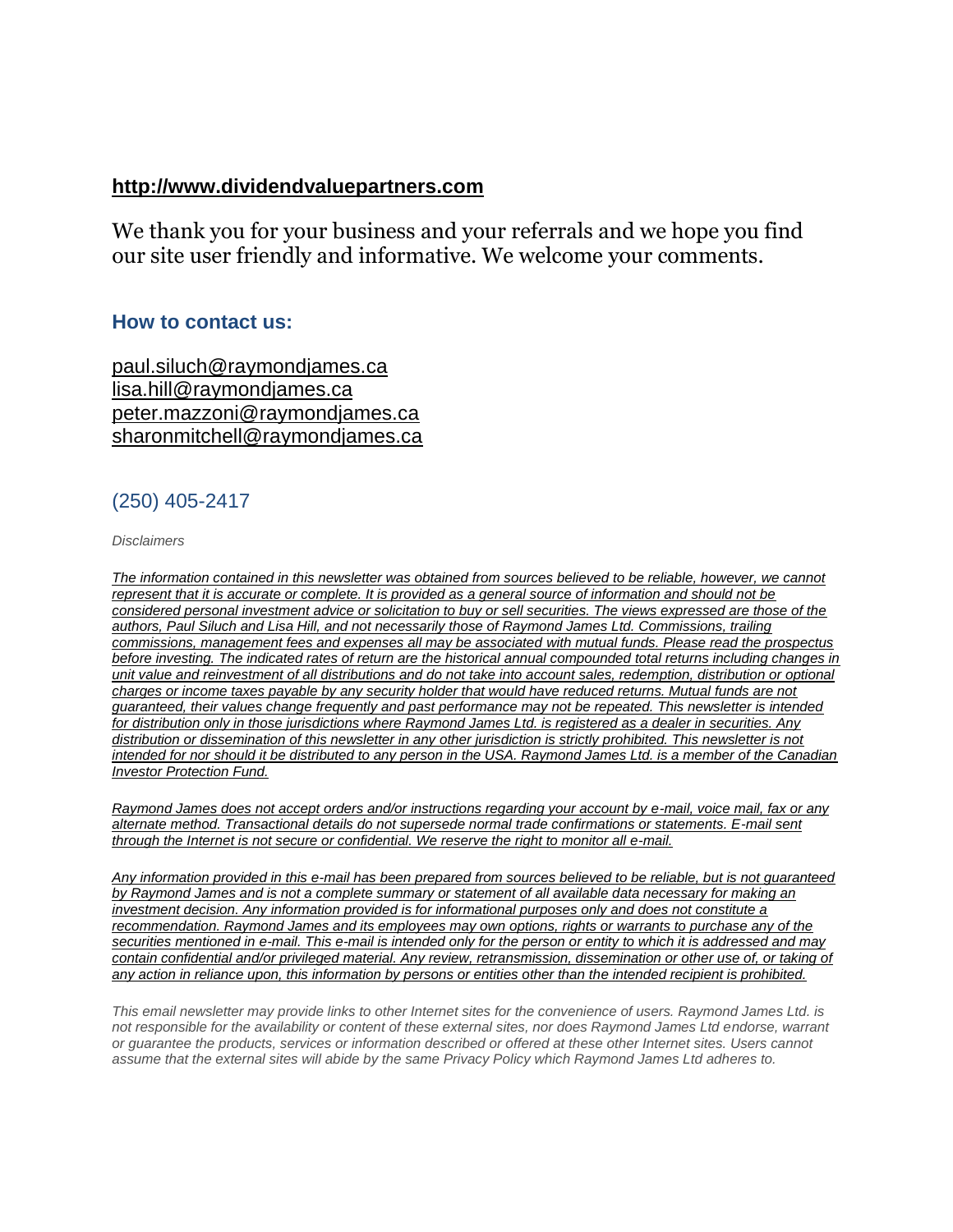*Commissions, trailing commissions, management fees and expenses all may be associated with mutual fund*  investments. Please read the prospectus before investing. There can be no assurances that the fund will be able to *maintain its net asset value per security at a constant amount or that the full amount of your investment in the fund*  will be returned to you. Mutual funds and other securities are not insured nor guaranteed, their values change *frequently and past performance may not be repeated.*

*Prices shown as of March 17th, 2022*

*You are receiving this message because our records indicate that you have requested this information. If you no longer wish to receive research from Raymond James, please reply to this message with unsubscribe in the subject line and include your name and/or company name in the message. Additional Risk and Disclosure information, as well as more information on the Raymond James rating system and suitability categories, is available at [www.rjcapitalmarkets.com/Disclosures/Index.](https://na01.safelinks.protection.outlook.com/?url=https%3A%2F%2Furldefense.proofpoint.com%2Fv2%2Furl%3Fu%3Dhttps-3A__na01.safelinks.protection.outlook.com_-3Furl-3Dhttps-253A-252F-252Furldefense.proofpoint.com-252Fv2-252Furl-253Fu-253Dhttps-2D3A-5F-5Fnam11.safelinks.protection.outlook.com-5F-2D3Furl-2D3Dhttps-2D253A-2D252F-2D252Fowa-2D2Dkel.raymondjames.ca-2D252Fowa-2D252Fredir.aspx-2D253FSURL-2D253DxhOB4gpVfLOskwdkUL9L2f18Fq4IG2rgvMfuIIX7BlwZiacj7DPTCGgAdAB0AHAAOgAvAC8AdwB3AHcALgByAGoAYwBhAHAAaQB0AGEAbABtAGEAcgBrAGUAdABzAC4AYwBvAG0ALwBEAGkAcwBjAGwAbwBzAHUAcgBlAHMALwBJAG4AZABlAHgA-2D2526URL-2D253Dhttp-2D25253a-2D25252f-2D25252fwww.rjcapitalmarkets.com-2D25252fDisclosures-2D25252fIndex-2D26data-2D3D02-2D257C01-2D257C-2D257Cc172461ecbee4482512908d85e8192cf-2D257C84df9e7fe9f640afb435aaaaaaaaaaaa-2D257C1-2D257C0-2D257C637363258183655664-2D26sdata-2D3DoIGN-2D252B1v-2D252BJNQ-2D252BZPo1ywEHtDOfbELe3OmLG-2D252FFg-2D252FM3Utoc-2D253D-2D26reserved-2D3D0-2526d-253DDwMF-2Dg-2526c-253DK3dQCUGiI1B95NJ6cl3GoyhMW2dvBOfimZA-2D83UXll0-2526r-253D-5F6MBBSGYsFznIBwslhTiqBKEz4pHUCTd-5F9tbh-5FEpUMY-2526m-253D7qOaEnVxLdGuCP74qXGTNk9xkBSFm8R3CYYmRfTv9PQ-2526s-253DDBdK-5FpzBuQHicYmhkDa-2D8JlRVcVl-2Doi24aL-5FwseaH40-2526e-253D-26data-3D04-257C01-257C-257Cd7befaa6204e4970b3c708d940d9c59b-257C84df9e7fe9f640afb435aaaaaaaaaaaa-257C1-257C0-257C637612126570807637-257CUnknown-257CTWFpbGZsb3d8eyJWIjoiMC4wLjAwMDAiLCJQIjoiV2luMzIiLCJBTiI6Ik1haWwiLCJXVCI6Mn0-253D-257C1000-26sdata-3D42WFytg2nJigwFv25rXxW91ml6-252BCn4KvME5M-252BcAoInY-253D-26reserved-3D0%26d%3DDwMGaQ%26c%3D6lBq1l7u-nYp55J7Pl8O6Ib5YT4g76ov0zCpXQrgS5M%26r%3DTmDOHaoWW3RetfvnGoPae_UczKZXXQgvJPe_P66GVYI%26m%3DHg8p8oxWBi-8j3HS2BzGxBvIXidcreERuI3mj9N1_KY%26s%3DyWJS6c4Wff_BUzjMT1YI3oJyIFTiCn7WNVr3YMhaYIk%26e%3D&data=04%7C01%7C%7C96eb5c23f77d45400b0d08d9c04986b6%7C84df9e7fe9f640afb435aaaaaaaaaaaa%7C1%7C0%7C637752244322551095%7CUnknown%7CTWFpbGZsb3d8eyJWIjoiMC4wLjAwMDAiLCJQIjoiV2luMzIiLCJBTiI6Ik1haWwiLCJXVCI6Mn0%3D%7C3000&sdata=R1xNHlifVL9q98WWY4zcCppeqV3XYKc1KhVRqUvJCXo%3D&reserved=0)*

\_\_\_\_\_\_\_\_\_\_\_\_\_\_\_\_\_\_\_\_\_\_\_\_\_\_\_\_\_\_\_\_\_\_\_\_\_\_\_\_\_\_\_\_\_\_\_\_\_\_\_\_\_\_\_\_\_\_\_\_\_\_\_\_\_\_\_\_\_\_\_\_\_\_\_\_\_\_\_\_\_\_\_\_

\_\_\_\_\_\_\_\_\_\_\_\_\_\_\_\_\_\_\_\_\_\_\_\_\_\_\_\_\_\_\_\_\_\_\_\_\_\_\_\_\_\_\_\_\_\_\_\_\_\_\_\_\_\_\_\_\_\_\_\_\_\_\_\_\_\_\_\_\_\_\_\_\_\_\_\_\_\_\_\_\_\_\_\_

To unsubscribe and no longer receive any email communications from this sender, including information about your account, please either click [here](mailto:paul.siluch@raymondjames.ca?subject=[UNSUBSCRIBE]&body=I%20wish%20to%20unsubscribe%20from%20all%20commercial%20electronic%20messages%20from%20this%20sender.%20%20There%20may%20be%20other%20employees%20or%20agents%20within%20Raymond%20James%20which%20communicate%20with%20me%20electronically%20and%20I%20understand%20that%20I%20may%20unsubscribe%20from%20these%20senders%20separately.) or send a reply email to the sender with [UNSUBSCRIBE] in the subject line.

Pour vous désabonner de cet expéditeur soit clique[r ici](mailto:paul.siluch@raymondjames.ca?subject=[UNSUBSCRIBE]&body=Je%20souhaite%20me%20désinscrire%20de%20tous%20les%20messages%20électroniques%20commerciaux.%20Il%20peut%20y%20avoir%20d) ou envoyer un e-mail de réponse à l'expéditeur avec [UNSUBSCRIBE] dans la ligne d'objet.

This message and any attachments are intended only for the use of the addressee or their authorized representative. It may contain information that is privileged and/or confidential. Any unauthorized dissemination, distribution or copying of this communication or any part thereof, in any form whatsoever is strictly prohibited. If you have received this communication in error, please delete permanently the original e-mail and attachments, destroy all hard copies that may exist, and notify the sender immediately. Raymond James may monitor and review the content of all email communications. Trade instructions by email or voicemail will not be accepted or acted upon. Please contact us directly by telephone to place trades. Unless otherwise stated, opinions expressed in this email are those of the author and are not endorsed by Raymond James. Raymond James accepts no liability for any errors, omissions, loss or damage arising from the content, transmission or receipt of this email. The designation Raymond James, mentioned in this notice and disclaimer, refers to and include the following divisions and entities: Raymond James Ltd., a member of the Investment Industry Regulatory Organization of Canada (IIROC) and of the Canadian Investor Protection Fund (CIPF); its divisions 3Macs, MacDougall, MacDougall & MacTier and Raymond James Correspondent Services; and its subsidiaries: Raymond James Financial Planning Ltd. registered as a life insurance agency in all provinces except the province of Québec where it is registered as Financial Services Firm with the Autorité des marchés financiers (AMF); Raymond James Investment Counsel Ltd., a firm primarily regulated and governed by the British Columbia Securities Commission but registered and regulated by securities commissions in other Canadian provinces, and also regulated by the U.S. Securities and Exchange Commission; Raymond James Trust (Canada), a trust company regulated by the Office of the Superintendent of Financial Institutions (OSFI); and, Raymond James Trust (Québec) Ltd., a trust company regulated by the AMF.

Ce message ainsi que le ou les fichiers qui y sont joints sont à l'usage exclusif du destinataire ci-dessus ou de son mandataire autorisé. Cette communication pourrait contenir de l'information privilégiée et confidentielle. Toute diffusion, distribution ou reproduction non autorisée de cette communication électronique, en tout ou en partie, sous quelque forme que ce soit, est strictement interdite. Si vous avez reçu cette communication et toute pièce jointe par erreur, veuillez les supprimer de façon permanente de vos systèmes, en détruire toute copie et en informer immédiatement l'expéditeur. Raymond James peut surveiller et examiner le contenu de toutes les

\_\_\_\_\_\_\_\_\_\_\_\_\_\_\_\_\_\_\_\_\_\_\_\_\_\_\_\_\_\_\_\_\_\_\_\_\_\_\_\_\_\_\_\_\_\_\_\_\_\_\_\_\_\_\_\_\_\_\_\_\_\_\_\_\_\_\_\_\_\_\_\_\_\_\_\_\_\_\_\_\_\_\_\_

\_\_\_\_\_\_\_\_\_\_\_\_\_\_\_\_\_\_\_\_\_\_\_\_\_\_\_\_\_\_\_\_\_\_\_\_\_\_\_\_\_\_\_\_\_\_\_\_\_\_\_\_\_\_\_\_\_\_\_\_\_\_\_\_\_\_\_\_\_\_\_\_\_\_\_\_\_\_\_\_\_\_\_\_